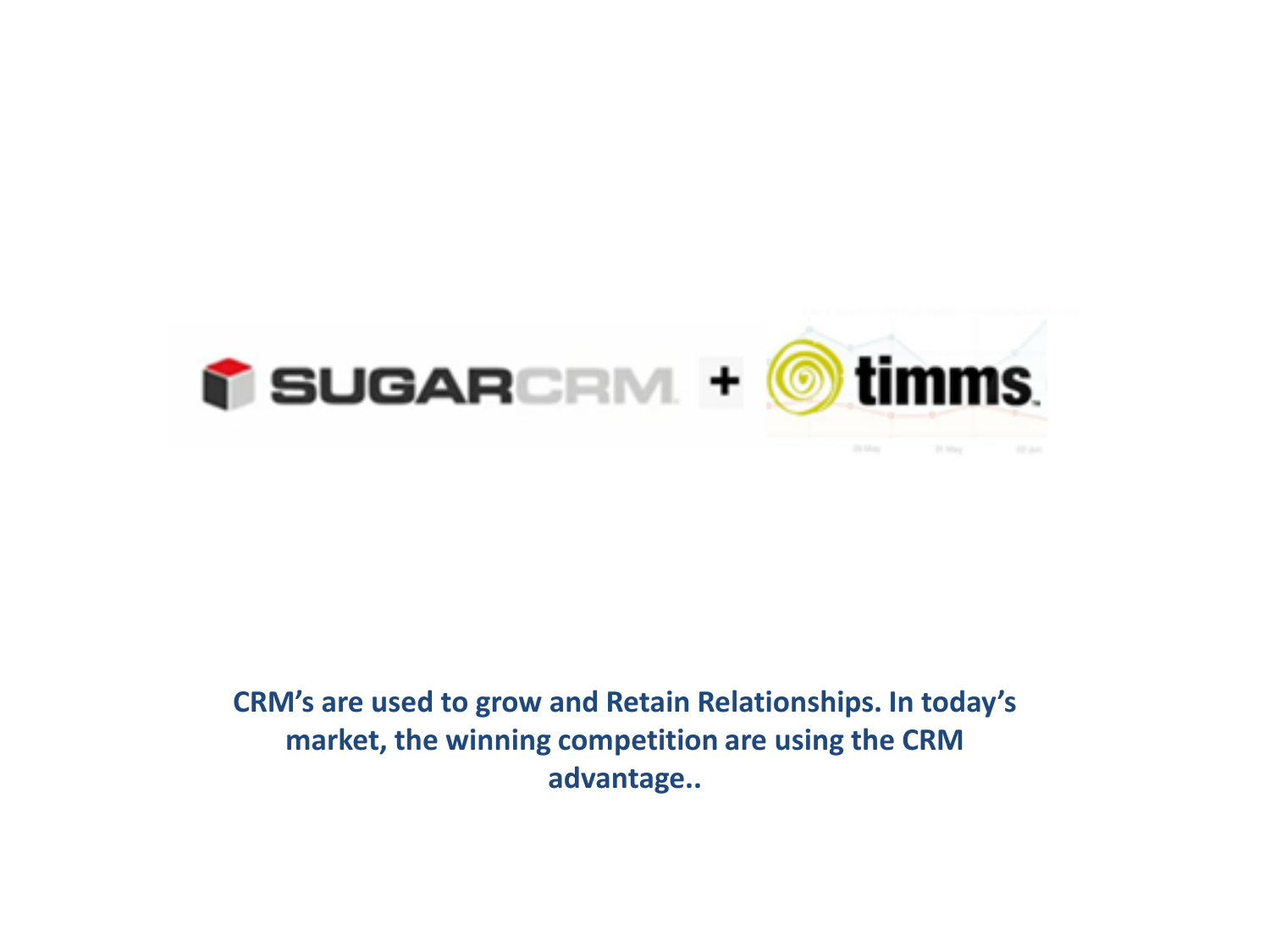#### What is a CRM?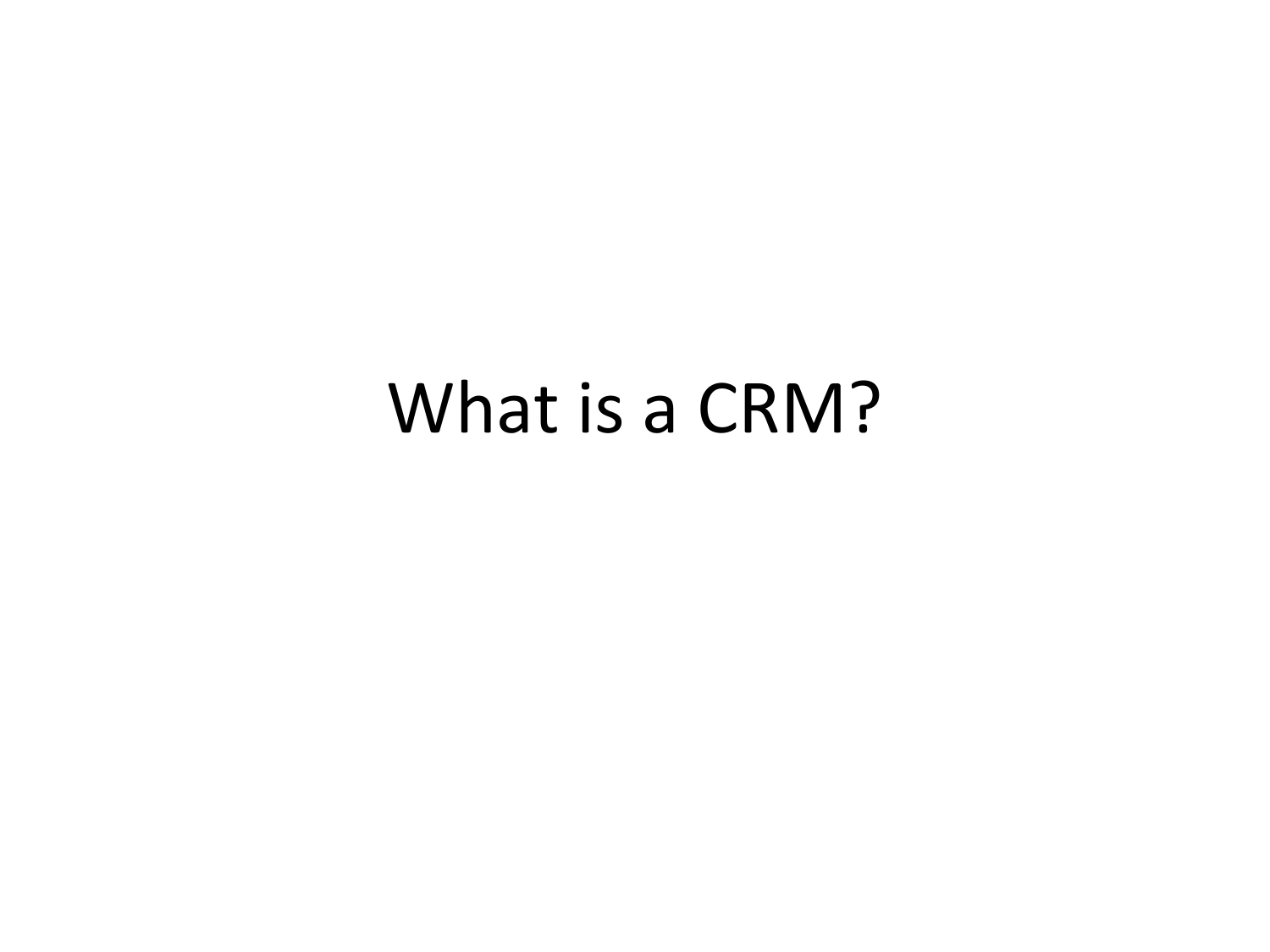#### Customer Relationship Management software handles communication & quick information



within one place, accessible by all approved staff within and outside the office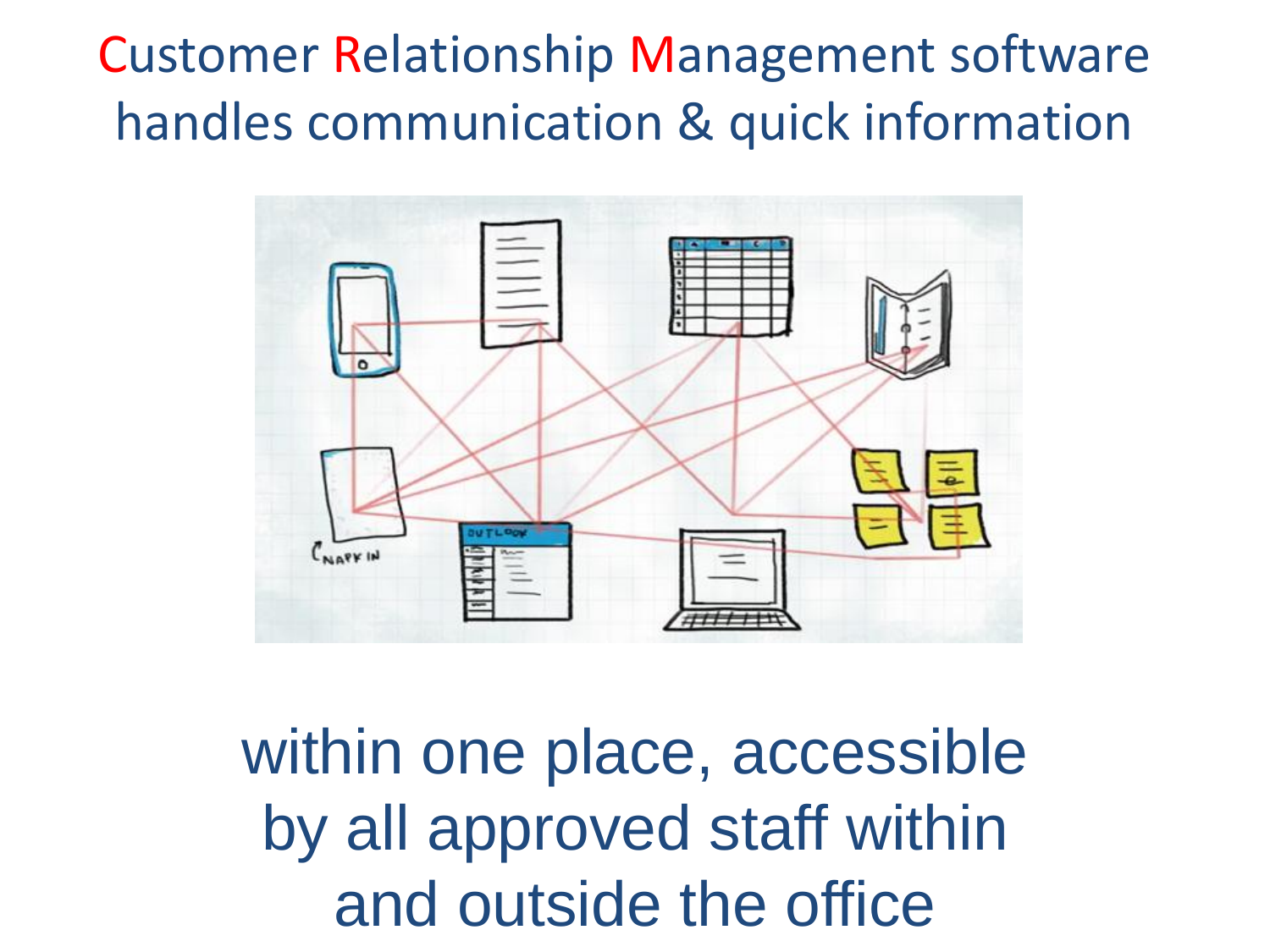## Why would a Business use a CRM?

- CRMs are about attracting and retaining customers and closing sales quickly
- In today's environment sales are priority
- Companies need every advantage over the competition they can get
- Happy customers mean repeated business
- Access to data externally via Mobile devices
- Competitors are talking to your clients !

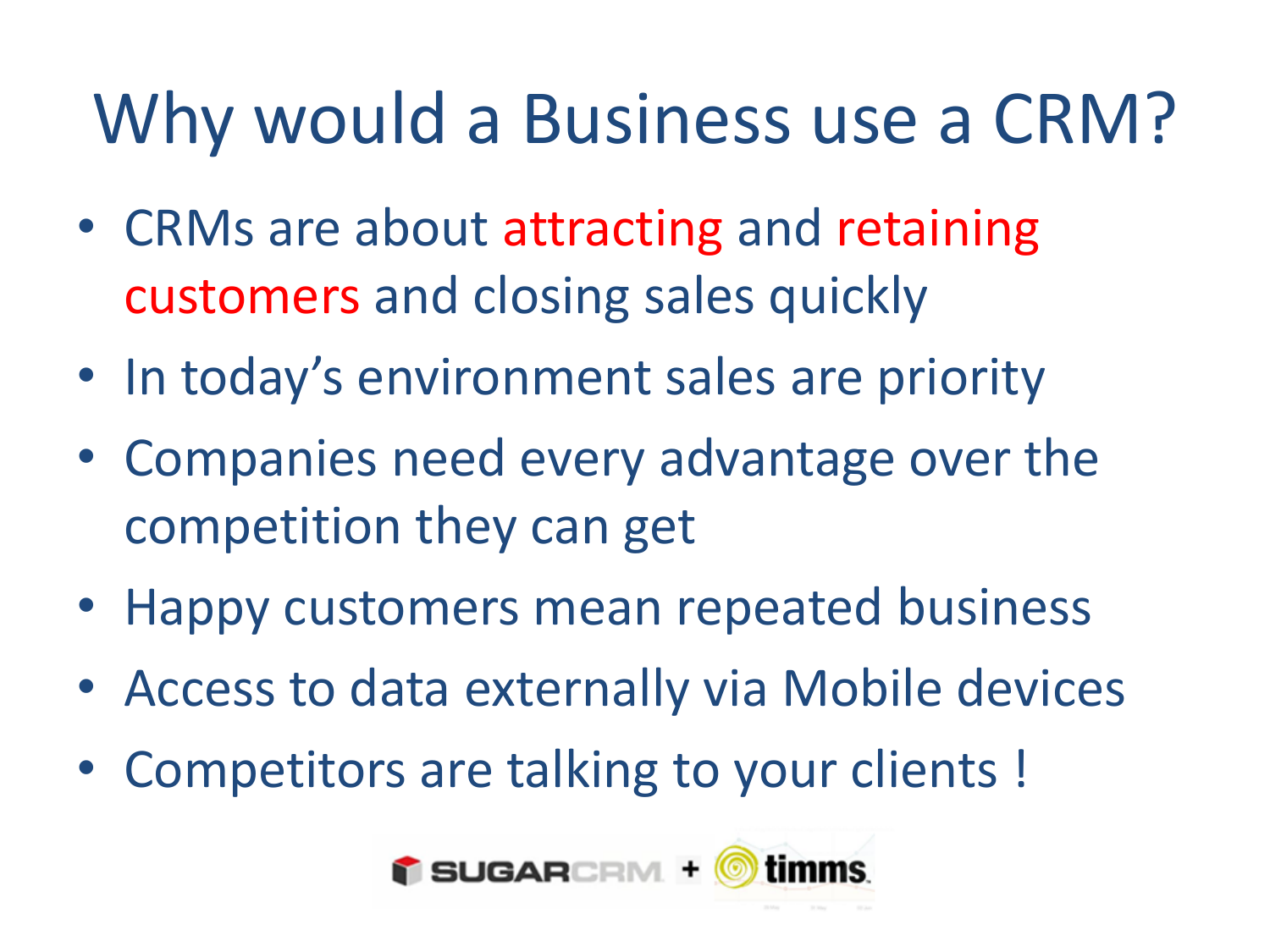About SugarCRM



#### All-in-one CRM

- 3<sup>rd</sup> largest global CRM Provider
- Founded in 2004 Global company based in California with Australian agent companies
- IBM Global Alliance Partner ( IBM has 70K+ Sugar users)
- More than 1 million active users



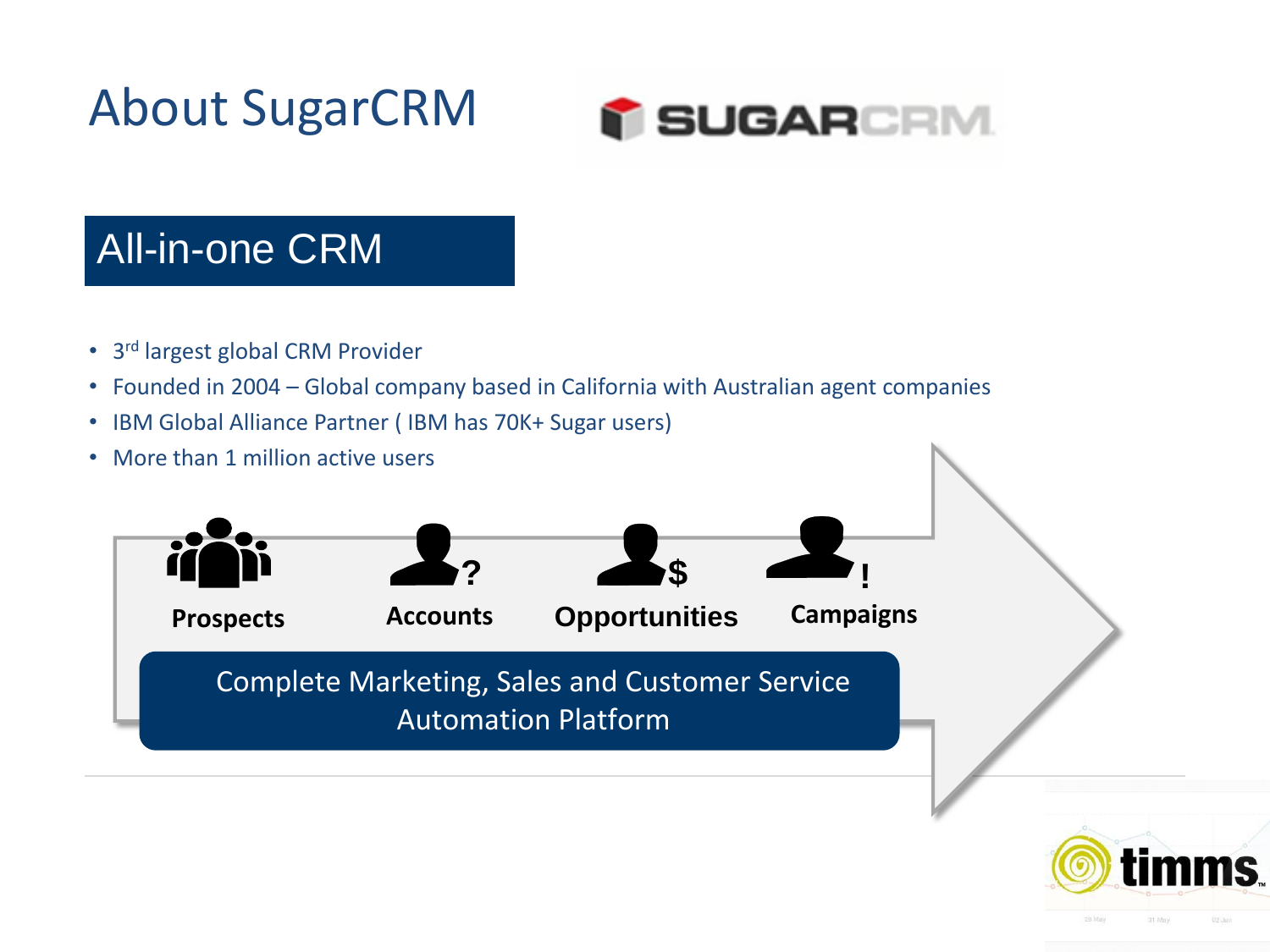#### TIMMS can now communicate with SugarCRM

The power of TIMMS in the palm of your hand



- **Pre-sales management**: from lead to customer
- **Sales processes**: opportunities and activities
- $\checkmark$  Reporting: business performance and sales pipeline analysis



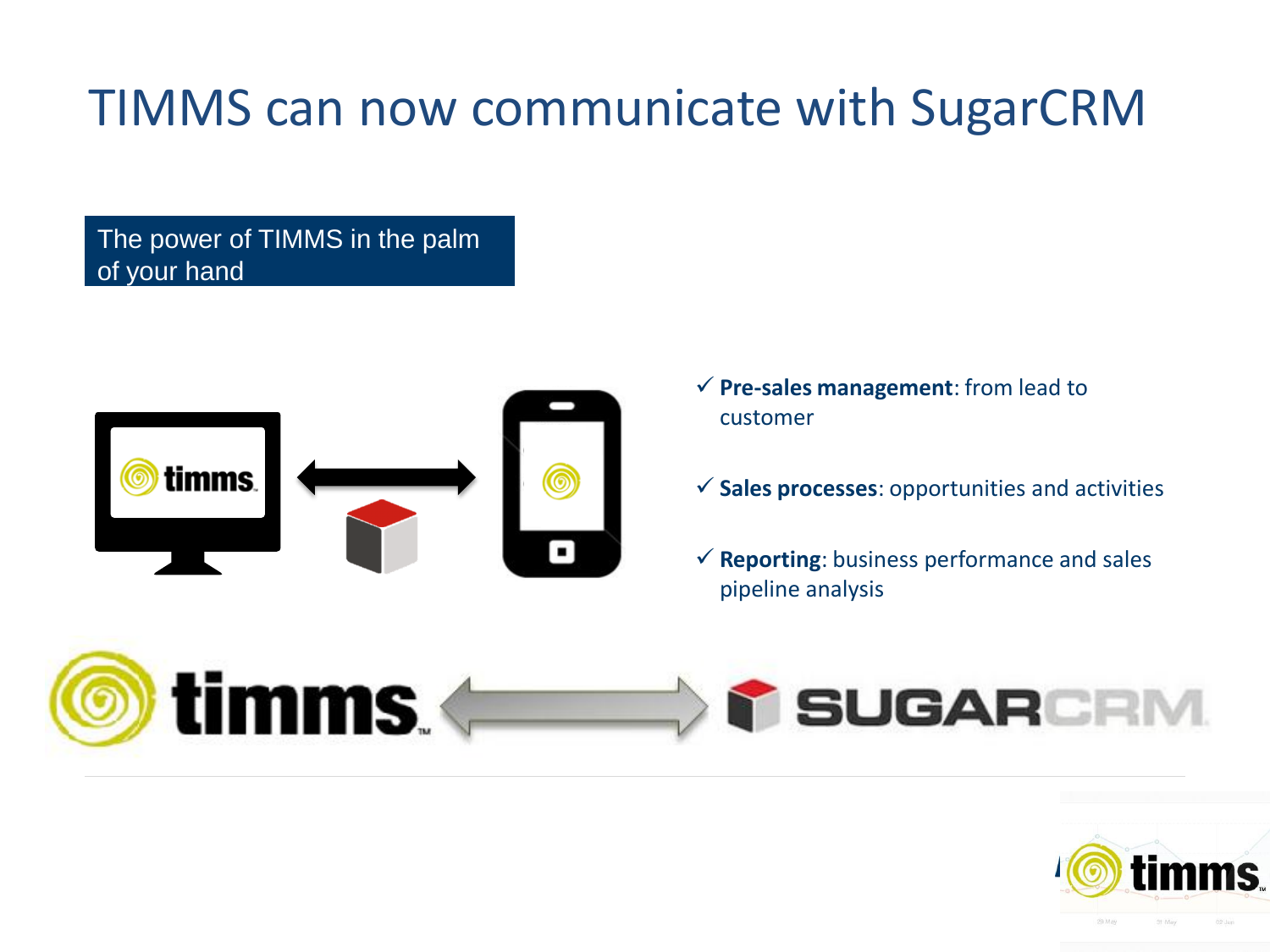## TIMMS is the brain – Sugar shows it off

TIMMS remains in total control of Master data and financials onsite

Sales teams don't need to login to the server onsite – they have access on the internet



TIMMS sends and receives data to Sugar.- you choose what data

> TIMMS is integral. More features and automation requires data integrity. TIMMS keeps data safe.

Sugar provides extra reporting abilities, and offsite access to client information.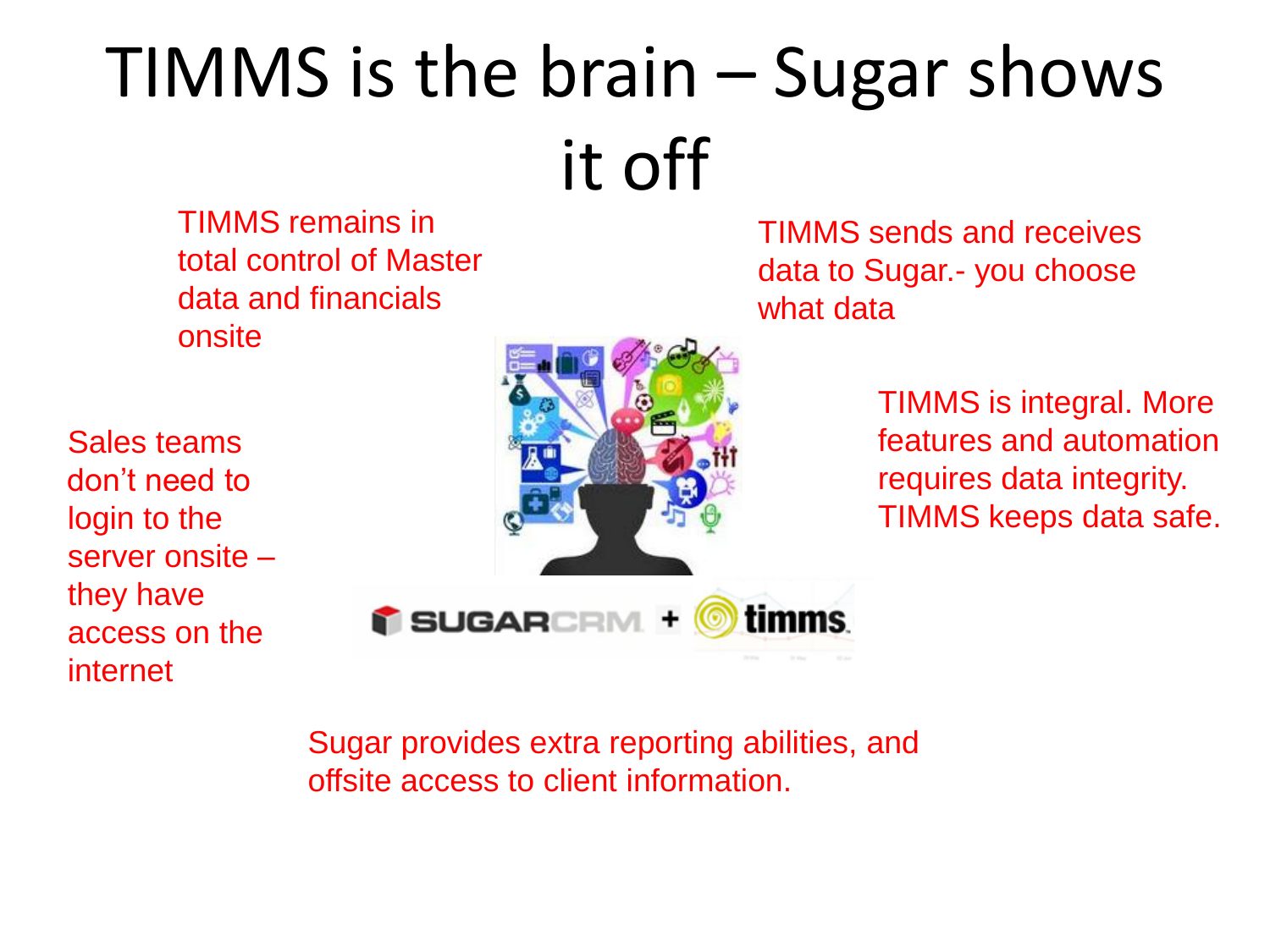How does SugarCRM help the sales team and your profits??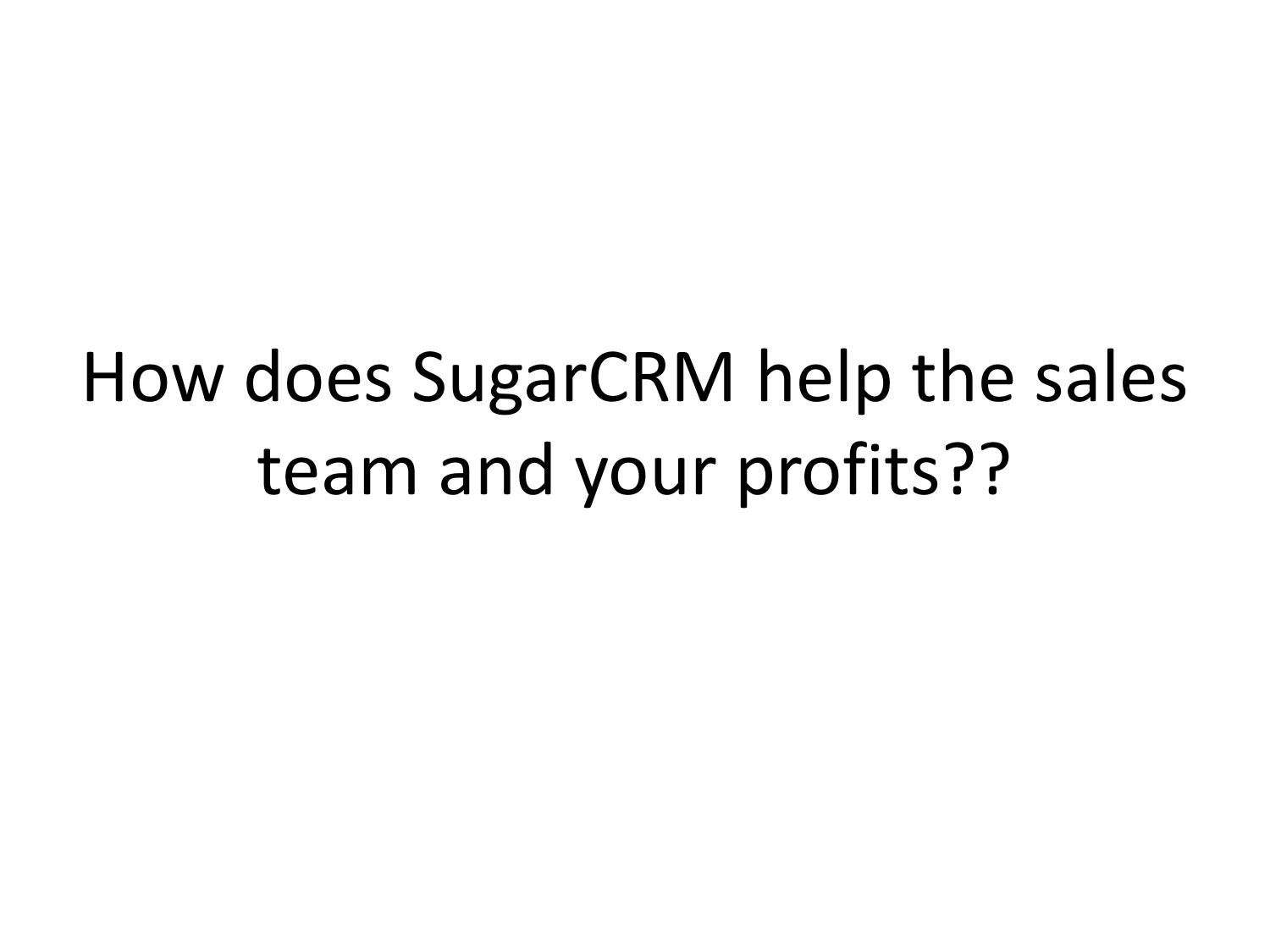#### Sales stat : Communication

**48 %** of Sales People **NEVER** follow up with a Prospect **25%** of Sales People make a 2nd Contact and **STOP 12%** of Sales People ONLY make 3 Contacts and **STOP**

#### **Only 10% of Sales People Make More than 3 Contacts**

5% of Sales **are made** on the 1st and 2nd Contact 15% of Sales are made on the 3rd to 4<sup>th</sup> contact

#### **and 80% of Sales are made on the 5th to 12th Contact**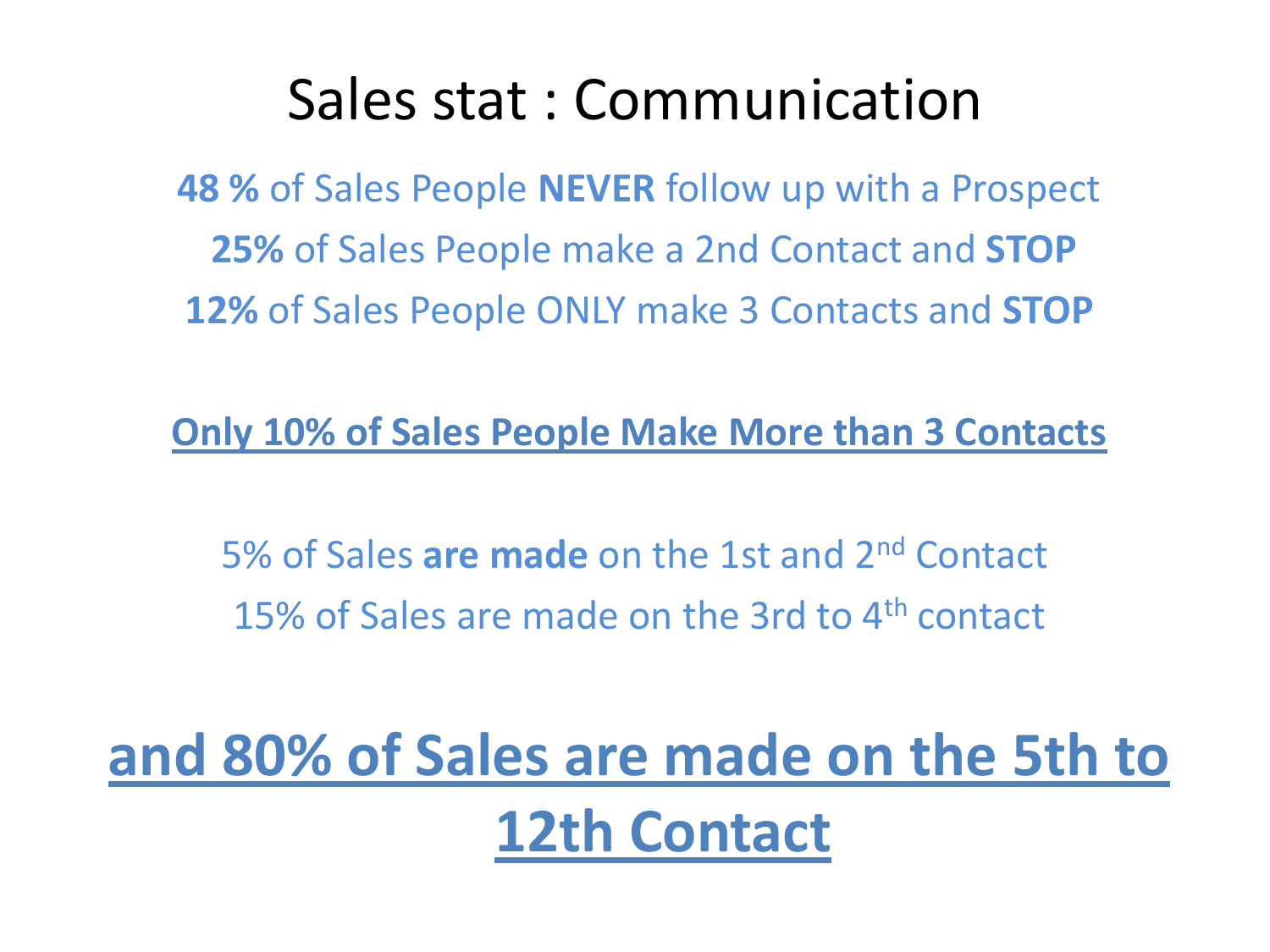# The more touch points the more likely the sale...

From sending automated emails, follow up calls, creating tasks and reminders to more complex workflow needs – SugarCRM ensures follow ups, and helps win the deals

SugarCRM workflows can be customised to your teams requirement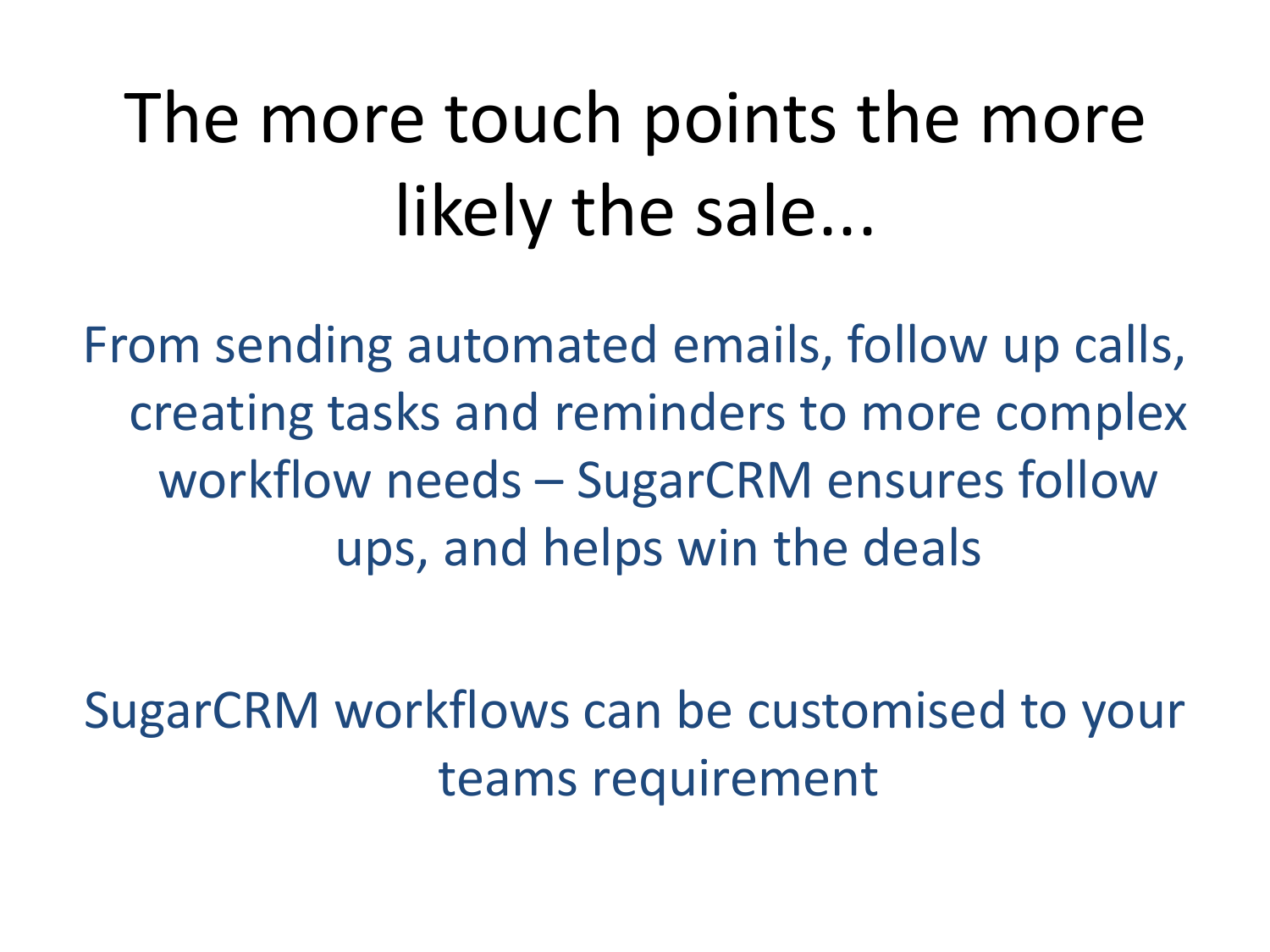## Sales Team – lift Earnings through use of CRM



"More than 85 percent of sales reps in Best-in-Class sales organizations achieve quota, versus only 20 percent of their counterparts."

- Aberdeen Research

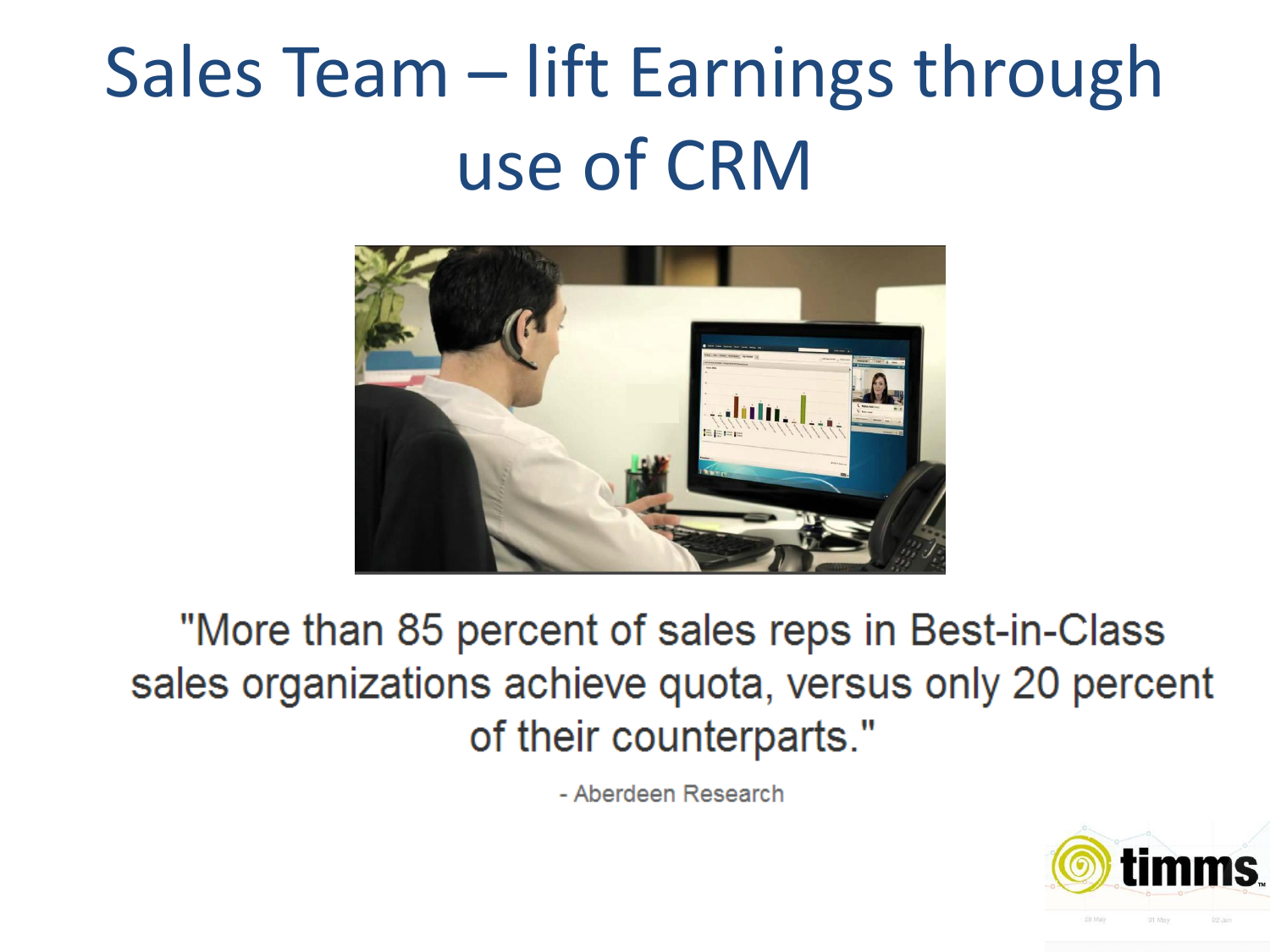#### Create quotes in front of client on your mobile device…



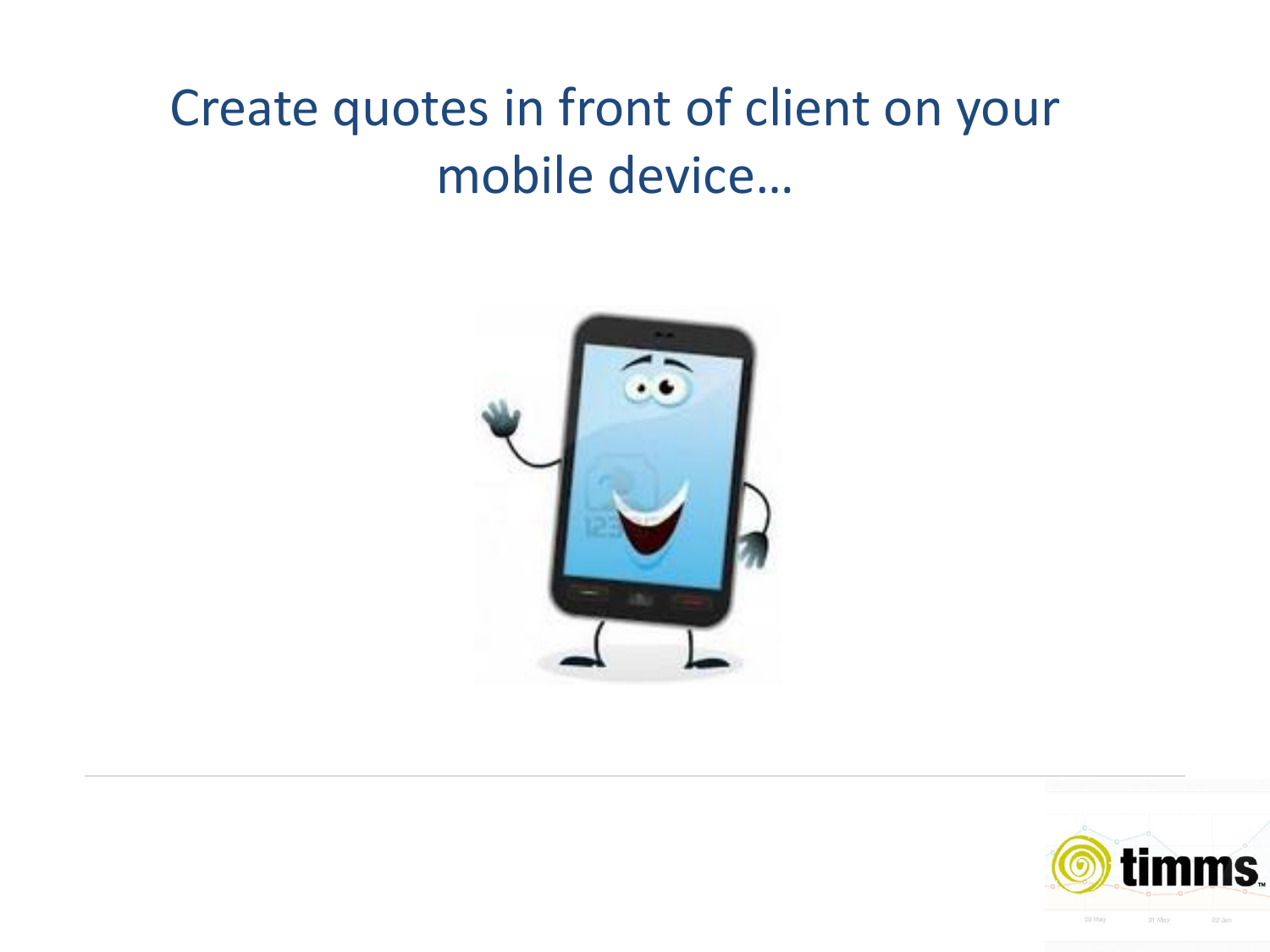## Easy for sales teams to use. Easy to customise.

| <b>M SUGARCRM.</b>                                                                                  |             |                                               |                 |                | Writerm, will   Log Dut   Employme   Support   About             |                   |  |  |
|-----------------------------------------------------------------------------------------------------|-------------|-----------------------------------------------|-----------------|----------------|------------------------------------------------------------------|-------------------|--|--|
| <b>Home</b><br>Contacts Opportunities<br><b>Activities</b><br>Reports Documents<br>Accounts.<br>$-$ |             |                                               |                 |                |                                                                  |                   |  |  |
| Home                                                                                                |             |                                               |                 |                |                                                                  | 25 Port . 9. Help |  |  |
| My Sugar<br>Sales Page<br>Marketing Page<br>Dashboard Home<br>Sales Day/doord                       |             |                                               |                 |                | (ii) Antifaigue Davisión (iii) Disegnitazioni                    |                   |  |  |
| Pipeline By Sales Stage                                                                             |             | My Leads                                      |                 |                |                                                                  |                   |  |  |
| Pipeline total is \$390K                                                                            | <b>Side</b> |                                               |                 |                | (iii) (iii) (8-8 of 30) (a) can-                                 |                   |  |  |
|                                                                                                     |             | Name in                                       | Title of        |                | Office Phone : Email Address                                     |                   |  |  |
|                                                                                                     |             | Lynwood<br>Consola                            | Mg<br>Operatore |                | (016) 400-8857 migat dev@example.de                              | 资金                |  |  |
|                                                                                                     |             | Rames Dibitili                                |                 |                | IT Developer (644) 259-6131 vegan71@exemple.tv                   | 望廊                |  |  |
|                                                                                                     |             | <b>Drayte</b><br>Baughesien                   | VP Sales        | (641) 316-9197 | vegan phone hr@example.com                                       | 安徽                |  |  |
| \$200,000<br>Quatriciden<br>151005<br>Neodo Analysis                                                |             | Cody Figures                                  | VP Sales        | (427) 620-3787 | In developer@example.cn                                          | 88                |  |  |
| 65.000<br>C Decese Maters                                                                           |             |                                               |                 |                | Matom Lauris /T Developer (246) 768-1363 ga ga beans@example.com | 2.93              |  |  |
| <b>Photos and Law Games</b><br>\$15,000                                                             |             | My Porecasting                                |                 |                |                                                                  |                   |  |  |
| Neprimted Heyton<br>\$50,000<br>Closed War<br>320.00K                                               |             | Quota vs. Committed vs. Actual<br><b>Side</b> |                 |                |                                                                  |                   |  |  |
| Opportunity star in \$1K.<br><b>STEERING</b>                                                        |             |                                               |                 |                |                                                                  |                   |  |  |
| PhotosalPrice Quine<br>Grafforder<br><b>Newlis Aristoria</b><br><b>Targetater/Nevine</b>            | erroom      |                                               |                 |                |                                                                  |                   |  |  |
| 4. Decision Violence<br>Downline:                                                                   |             | scoposi                                       |                 | \$503,500.00   |                                                                  |                   |  |  |
|                                                                                                     |             | 400000                                        | \$390,000.00    |                |                                                                  |                   |  |  |
|                                                                                                     |             | idootei                                       |                 |                | \$300,000.00                                                     |                   |  |  |
|                                                                                                     |             | <b>JEMINORE</b>                               |                 |                | 125,000.00                                                       |                   |  |  |
|                                                                                                     |             | 100000                                        |                 |                |                                                                  |                   |  |  |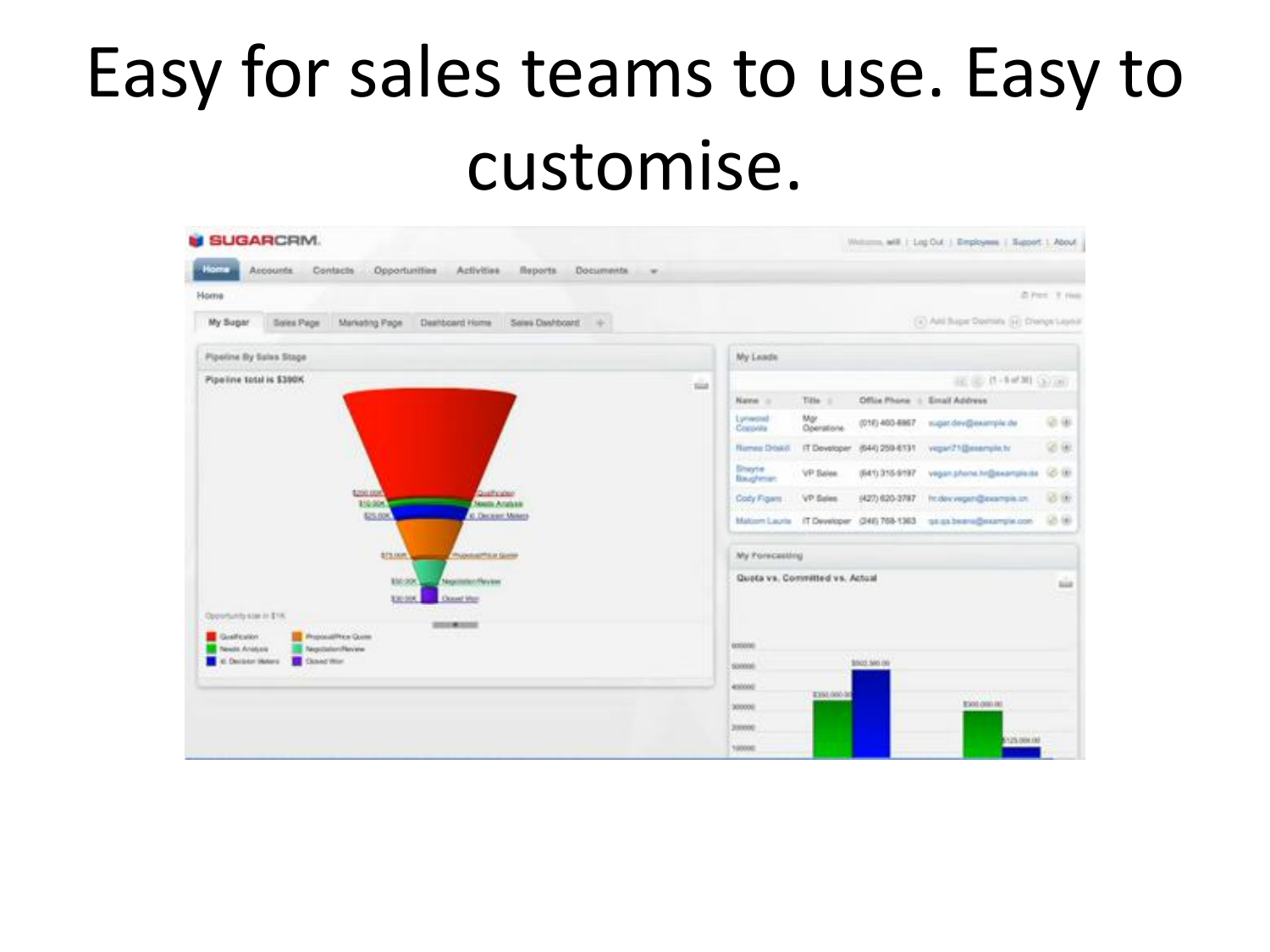## On one page you can view all new leads:

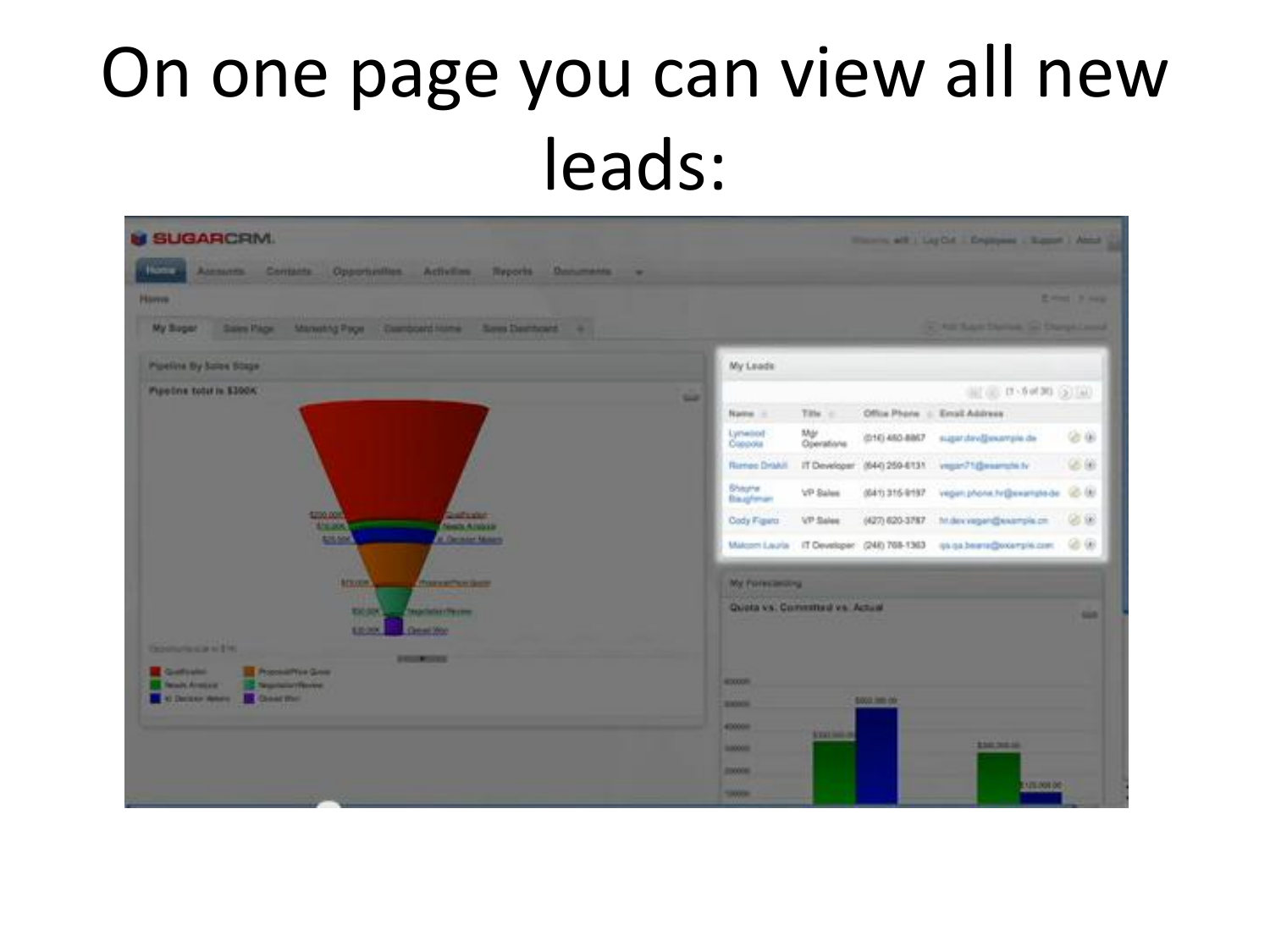#### current pipeline

| <b>SUGARCRM.</b>                                                                                                                                                                               | Nillenni alli   Leg Cut   Dramane   Supra   Alma |                                                                                                                                                                                                                                                                 |
|------------------------------------------------------------------------------------------------------------------------------------------------------------------------------------------------|--------------------------------------------------|-----------------------------------------------------------------------------------------------------------------------------------------------------------------------------------------------------------------------------------------------------------------|
| Accounts Colliste Opportunities Activities Reports Documents                                                                                                                                   |                                                  |                                                                                                                                                                                                                                                                 |
| <b>Pinerra</b>                                                                                                                                                                                 |                                                  | <b>M. Jessey, 19 campa</b>                                                                                                                                                                                                                                      |
| Sales Page Manutcry Page Democraticums Sam Deutsmost 4<br>My Sugar                                                                                                                             |                                                  | La FARI Rugar Zhomana, Luiz Drampar Lasman                                                                                                                                                                                                                      |
| <b>Pipeline By Sales Stage</b>                                                                                                                                                                 |                                                  | <b>My Linade</b>                                                                                                                                                                                                                                                |
| Pipeline total is \$390K                                                                                                                                                                       | in 1                                             | <b>SECOND REPORT OF SALE</b><br>Office Phone - Link Address<br>Title -<br><b>Name is</b><br><b>Lymenta</b><br>$rac{M_{\text{H}}}{M_{\text{H}}}}$<br>(214) 433-8957. August 214-22 expression (in<br><b>VOTA!</b><br><b>Chevints:</b>                            |
|                                                                                                                                                                                                |                                                  | <b>CALL AND</b><br>Harter Ditell 17 December (644) 205-8131 inspirit (Severals in<br><b>Shapes</b>                                                                                                                                                              |
| \$200,000<br>Qualitarian<br>\$10,008<br>Needs Airplane<br>\$25,000<br><b>Certain Mours</b>                                                                                                     |                                                  | <b>VIT Sales</b><br>(641) 215-9197 regard plans highwarten (21.19)<br><b>Bautiman</b><br>H2TL020-3787 In this required months on<br><b>VP Sales:</b><br>Circle Fraunts<br><b>DOTE</b><br>Motorn Learn 17 Developer (246) WA 1963 As below adjacent can 150 Mill |
| <b>Phoenix Artis at Goods</b><br>\$13.000<br>Negotiation/Review<br>\$50,00K 12.8%<br>\$50,000<br>Old for Drillian in<br>\$30,000<br><b>Closed War</b>                                          |                                                  | <b>No Perrosauting</b><br>Gusta vs. Committed vs. Actual<br>14.0                                                                                                                                                                                                |
| Opportunity size in \$1%<br><b>COLLEGE AND STATE</b><br>Gualficutor:<br>Phoposail Pitca Quelle<br><b>Peace Analyse</b><br>Negotiation/Review<br><b>C. Dechier Milers</b><br><b>Cluster</b> War |                                                  | <b>NOODS</b><br>\$100,000,000<br><b>BIRDER</b><br><b>KALLAS</b><br><b>SHOP WITH</b><br><b>EDITORE DE</b><br><b>MODERN</b><br><b>JA0008</b><br>120,000,001<br><b>HOLLER</b>                                                                                      |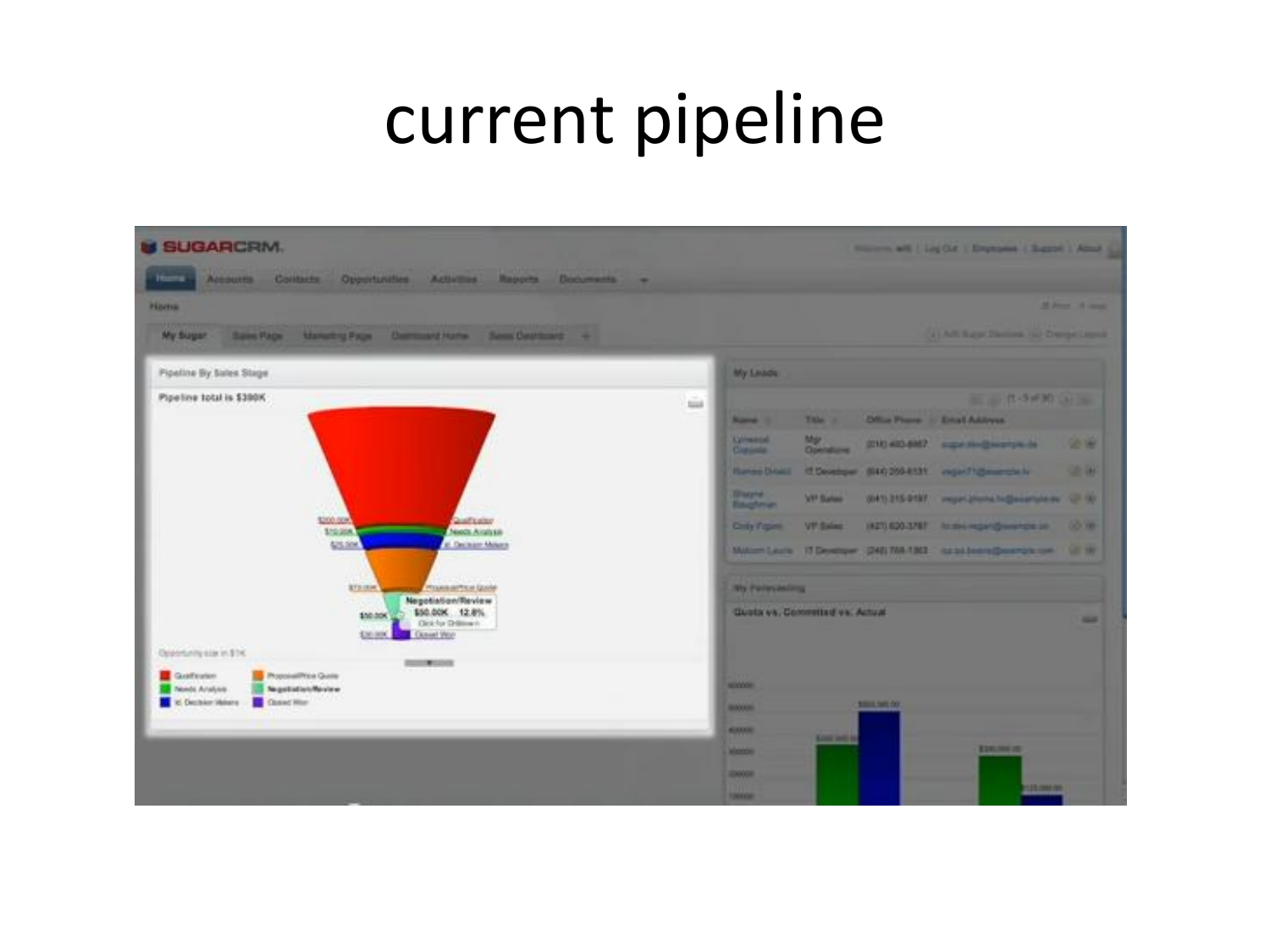## Forecasting & performance indicators

| <b>US SUGARCRIM.</b>                                                                                                                                                                                                                                                                                                                                                         |            |                                                                                                                     |                                                                                       | Houses all Ling Cit   Drymann   Supra   Amul |                                                                                                                                                                                                                                                                                                                                                          |                                               |
|------------------------------------------------------------------------------------------------------------------------------------------------------------------------------------------------------------------------------------------------------------------------------------------------------------------------------------------------------------------------------|------------|---------------------------------------------------------------------------------------------------------------------|---------------------------------------------------------------------------------------|----------------------------------------------|----------------------------------------------------------------------------------------------------------------------------------------------------------------------------------------------------------------------------------------------------------------------------------------------------------------------------------------------------------|-----------------------------------------------|
| Accounts Contacts Opportunities Activities Napprts Documents -                                                                                                                                                                                                                                                                                                               |            |                                                                                                                     |                                                                                       |                                              |                                                                                                                                                                                                                                                                                                                                                          |                                               |
| <b>PERSONAL</b>                                                                                                                                                                                                                                                                                                                                                              |            |                                                                                                                     |                                                                                       |                                              |                                                                                                                                                                                                                                                                                                                                                          | <b>B. Avenue, 19 center</b>                   |
| My Sugar<br>Sales Page Manastry Page Democratic Asima<br><b>San Destinant</b>                                                                                                                                                                                                                                                                                                |            |                                                                                                                     |                                                                                       |                                              | 141 Art Rape Thomas (s) There Canud                                                                                                                                                                                                                                                                                                                      |                                               |
| Pipelote By Some Stage                                                                                                                                                                                                                                                                                                                                                       |            | <b>My Lisade</b>                                                                                                    |                                                                                       |                                              |                                                                                                                                                                                                                                                                                                                                                          |                                               |
| Pipeline total is \$300K.<br><b>LEXICO</b><br><b>Gallegar</b><br><b>Algular</b><br><b>TANAGE AVAILABLE</b><br><b>C. Declare Melany</b><br>125,500                                                                                                                                                                                                                            | <b>BAR</b> | <b>Based II</b><br><b>Limented</b><br>Consults<br><b>Shapes</b><br><b>Bagfiman</b><br>Circle Figures                | Title of<br>$rac{M_{\text{H}}}{M_{\text{H}}}}$<br><b>VII Sales</b><br><b>VP Balms</b> |                                              | <b>BELLEVILLE SHOWLER THE</b><br>Office Planes - Email Address<br>(218) 400 8907. August 14-@ecomple.de<br>Harvey Driver 17 Developer (640 205 4131 might 1-Severalis to<br>(641) 215-9197 regard planet billionergie av 121 W<br>H21) 620-3787 In this regard prompt in<br>Motors Leath 17 Developm (246) WA 1362 (exist from all paintings can. 137 Hz | <b>VOW</b><br><b>CALL HAVE</b><br><b>SALE</b> |
| <b>REVIEW</b><br><b>PALLAMENTAL GAMES</b><br><b><i>SALDENHAM PRIVING</i></b><br><b>BRIDGE</b><br><b>Circuit Street</b><br><b>GENERAL</b><br><b>Carmellish Avenue of A. F.A.</b><br><b>SHOW THE STATE</b><br><b>Confirmer</b><br><b>Promotives Galax</b><br><b><i>Parents Aristore</i></b><br><b><i><u>Newtomer Passes</u></i></b><br><b>R. Chicken Moore - In Connection</b> |            | My Forecasting<br>Quota vs. Committed vs. Actual<br><b>ADODES</b><br>500000<br>400000<br>300006<br>200008<br>190000 | \$350,000.00                                                                          | \$502,000.00                                 | \$300,000.00<br>1125.008.00                                                                                                                                                                                                                                                                                                                              | <b>Gall</b>                                   |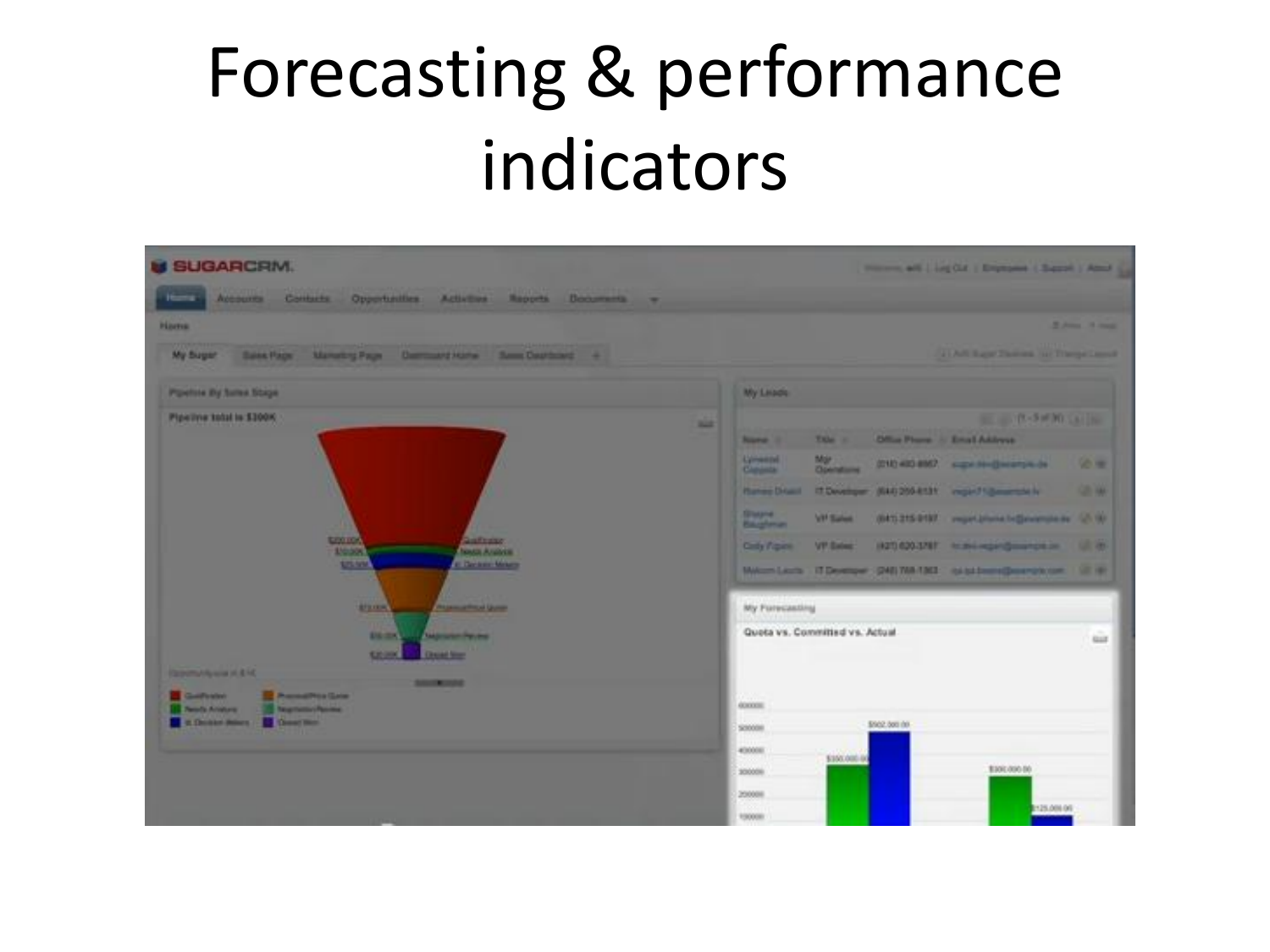## add new sales/commission reports in seconds ..

| Ω<br>画<br>白面目目<br>- 497<br>爾                                                                                                              | 冒發                                                | Seeing Lights                                |                         |                                       |             |                                                                         | P                  |
|-------------------------------------------------------------------------------------------------------------------------------------------|---------------------------------------------------|----------------------------------------------|-------------------------|---------------------------------------|-------------|-------------------------------------------------------------------------|--------------------|
| <b>M SUGARCRM.</b><br><b>Hame</b><br>Contacts<br><b>Opportunities</b><br>Accounts                                                         | Activities.<br><b>Пароста</b><br><b>Documents</b> |                                              |                         |                                       |             | Wellcox, will I Log D.A.   Employees   Support   About                  |                    |
| <b>Nome</b>                                                                                                                               |                                                   |                                              |                         |                                       |             |                                                                         | di Perez (R. 1930) |
| My Sugar<br>Sales Page Marketing Page Deshboard Hot                                                                                       | Add.<br>First Sugar Dashlet                       |                                              | Sainh Clear             |                                       |             | 14 Art Supe Dollars (A) Danys Leyeut                                    |                    |
| <b>Pipeline By Sales Stage</b>                                                                                                            | Modules Charls Tools Web                          |                                              |                         |                                       |             |                                                                         |                    |
| Pipeline total is \$390K                                                                                                                  | Modules                                           |                                              |                         |                                       |             | UC 10 17 - 5 of 301 (a) and                                             |                    |
|                                                                                                                                           | <b>PE http://www.ctvi</b><br><b>CT</b> My Calls   | Mr. Aimgreat Bugs<br>My Closed Opportunities |                         | Tills (1)<br>Mar<br><b>Coorstores</b> |             | Office Phone 11 Ernal Address<br>(016) 460-8867 - super dwidpexample.de | OF AN              |
|                                                                                                                                           | <b>10 My Contacts</b>                             | My Ernate                                    |                         | IT Developed                          |             | (644) 259-6131 vegan 71 (Environment Av                                 | $16 - 16$          |
|                                                                                                                                           | Jir My Payorie Reports                            | <b>My Forecastis</b>                         |                         | <b>VP Sales</b>                       |             | (641) 316-9197  vegan phone hr@ssample.do (2) UK                        |                    |
| 6220.000<br>110.000                                                                                                                       | <b>FE Milents</b>                                 | My Montings                                  |                         | <b>VP Sales</b>                       |             | (427) 620-3787 https://gort@eastrole.cn                                 | SE MI              |
| \$25,000                                                                                                                                  | a.<br>My Down Cases                               | 91<br>Ms Open Tasks                          |                         |                                       |             | IT Developer (240) 765-1303 as out news (final my let use 10 lb)        |                    |
| <b>thek</b><br><b>Physical</b>                                                                                                            | My Prepect Texas<br>Too Cargaigia                 | <b>Wy Tag Open Opportunion</b>               |                         |                                       |             |                                                                         |                    |
| <b>BILGIN</b><br><b>Negotiation!</b><br><b>CESS</b><br><b>Closed Win</b><br>Caparturity size to \$190<br><b>SELFINO</b>                   |                                                   |                                              |                         | Smithted VA. Actual                   |             |                                                                         | <b>BAK</b>         |
| <b>CLUBERRA</b><br><b>PRODUCTION CLOSE</b><br><b>Boads Analysis</b><br><b>Nigotophilipyer</b><br><b>IL Dociete Victory</b><br>Count World |                                                   |                                              | Mobbit                  |                                       | 9502,505.00 |                                                                         |                    |
|                                                                                                                                           |                                                   |                                              | 400000<br><b>REPORT</b> | \$300,000.00                          |             | \$300,000.06                                                            |                    |
|                                                                                                                                           |                                                   |                                              | 200000<br>ASSOCIATE     |                                       |             | 100,000,000                                                             |                    |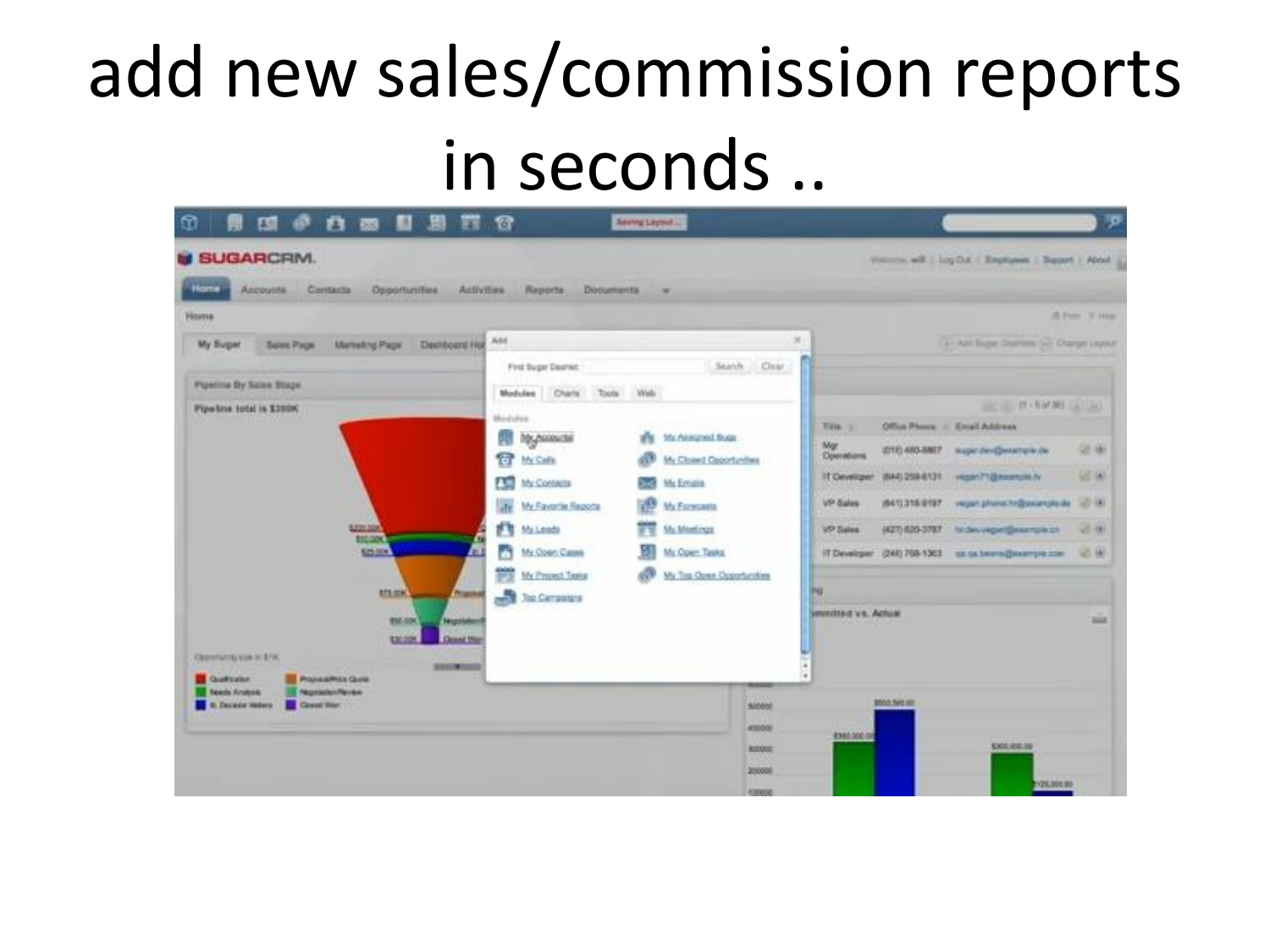#### Pro version runs on all Mobile devices – access vital TIMMS information anywhere



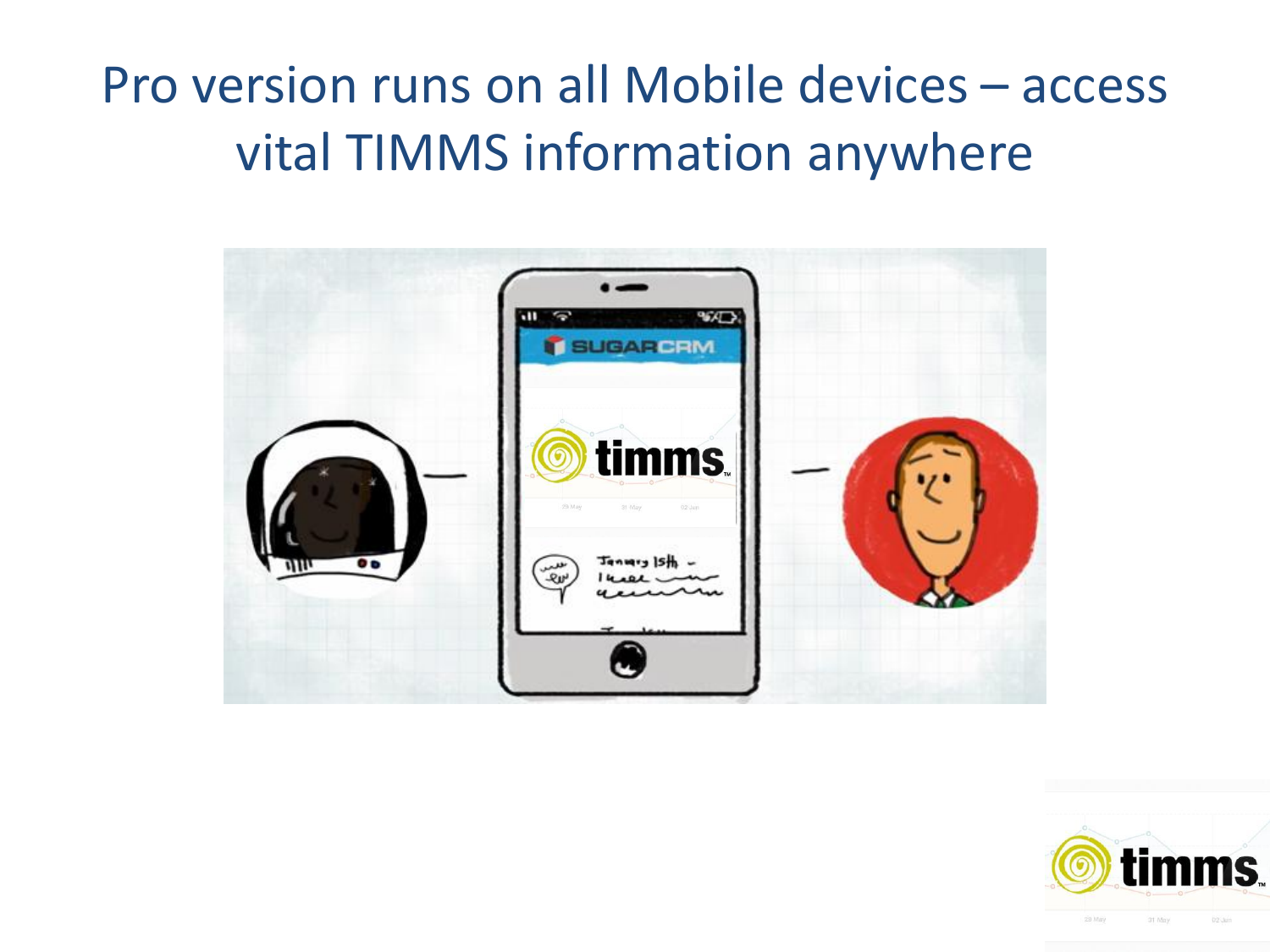#### and sync with current email programs - or even email direct from Sugar

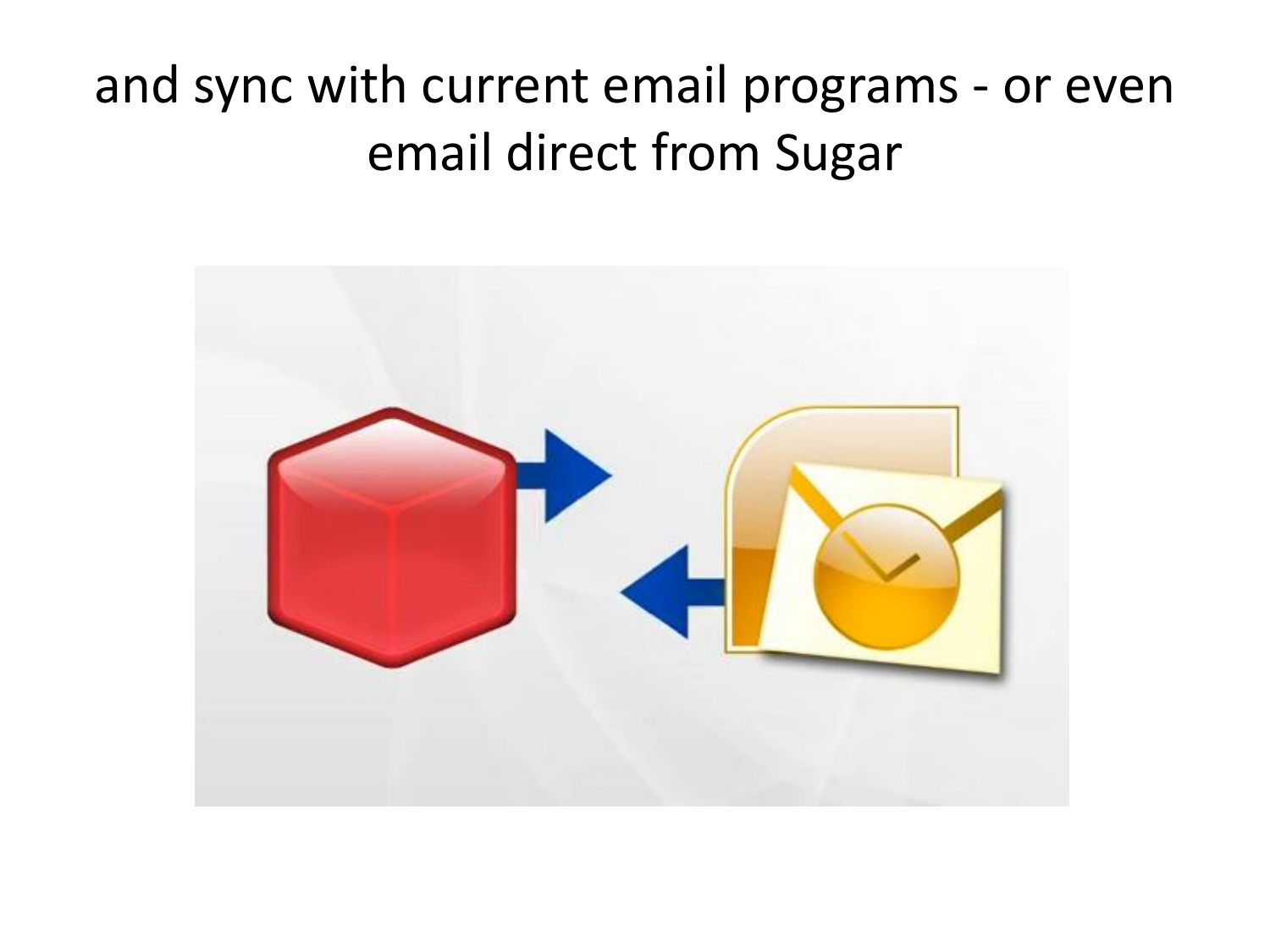## Marketing Managers can have more control...

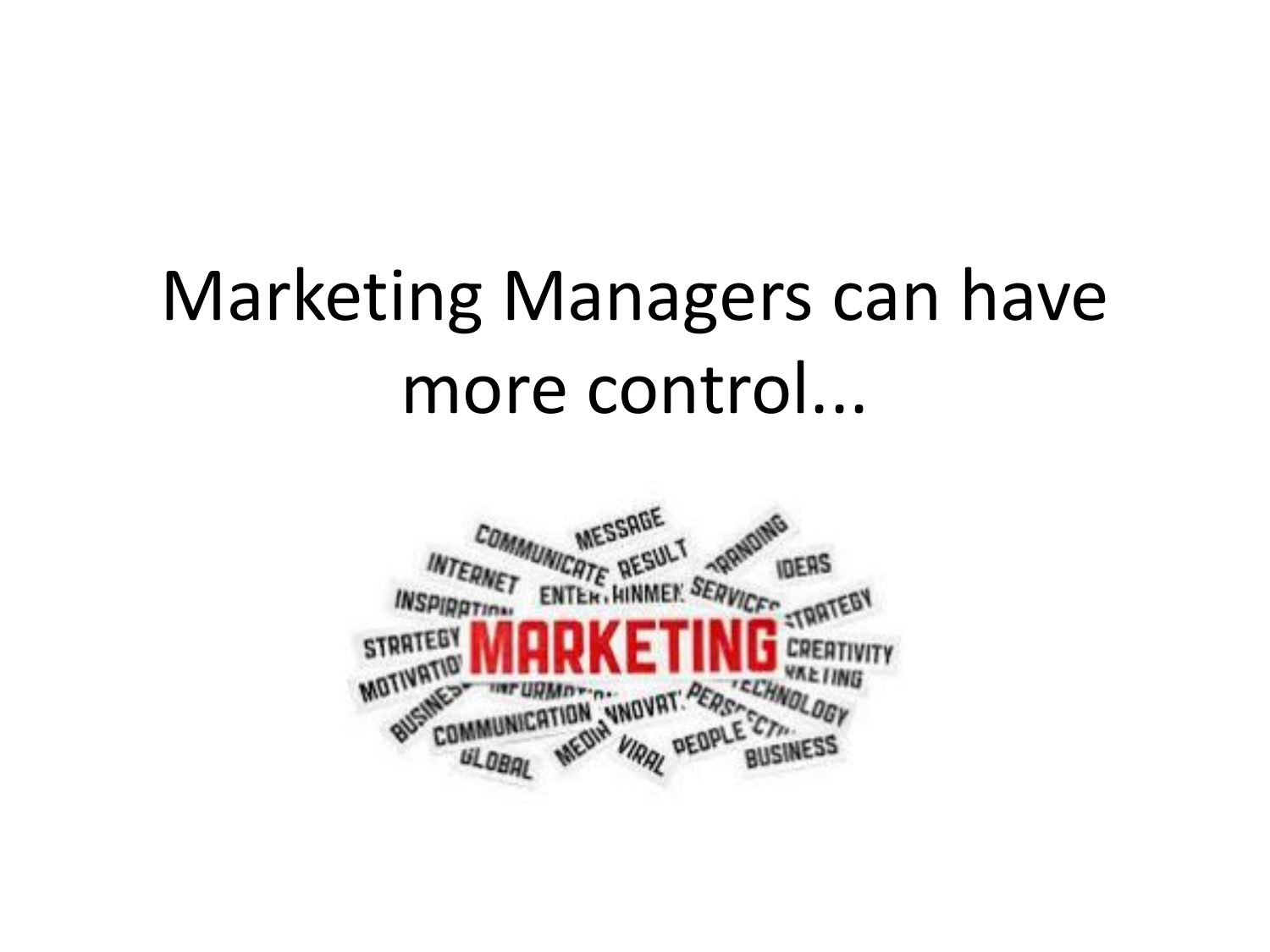## Marketing teams and budgets?

- Create. Execute. Measure all marketing for the company within the one platform.
- Track real ROI on marketing campaigns



| Campaign Type | <b>Campaign Type</b>                                                          |  |
|---------------|-------------------------------------------------------------------------------|--|
|               | -Select the type of Campaign you would like to create.<br><b>O</b> Newsletter |  |
|               | ⊚Email                                                                        |  |
|               | Non-email based Campaign                                                      |  |

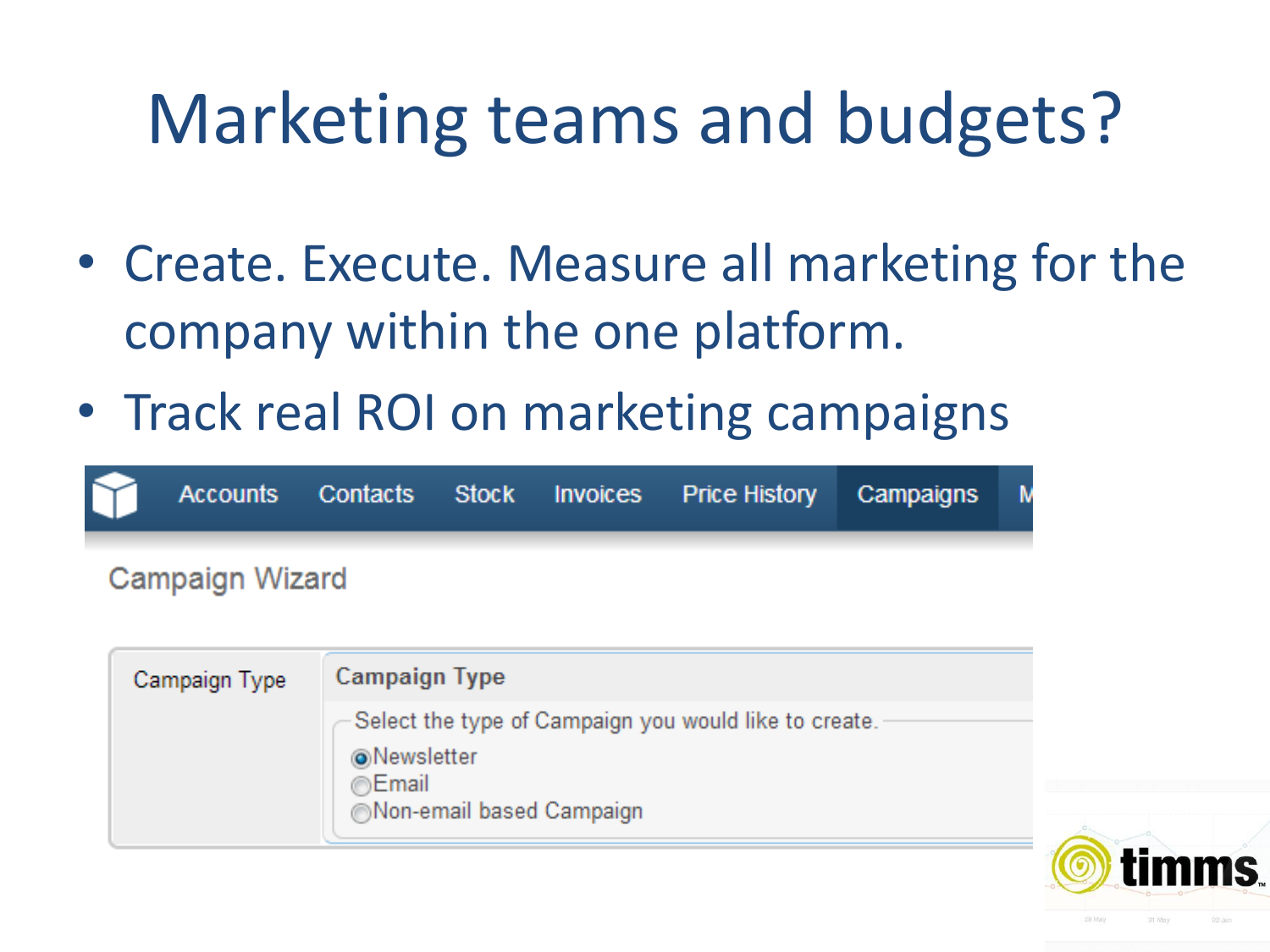### Create FREE email campaigns

- Track customers who open your emails
- Know who is opening your attached price lists
- Email any number of emails from Sugar without charge (requires email server)
- Move warm leads from lists, and make contact, create new email lists
- Measure converted leads from your campaigns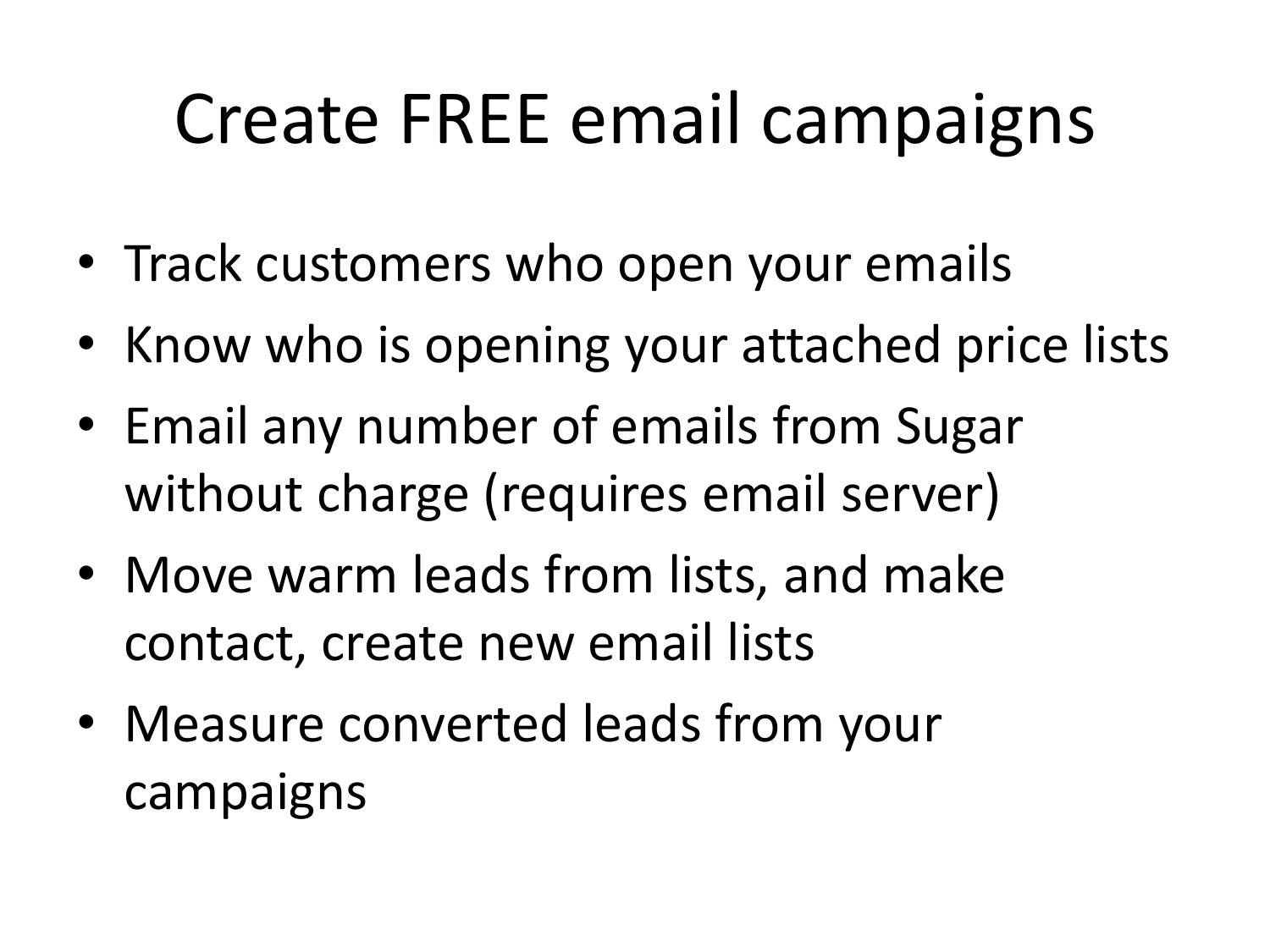#### What about the owners?

#### CEO/Directors/Managers?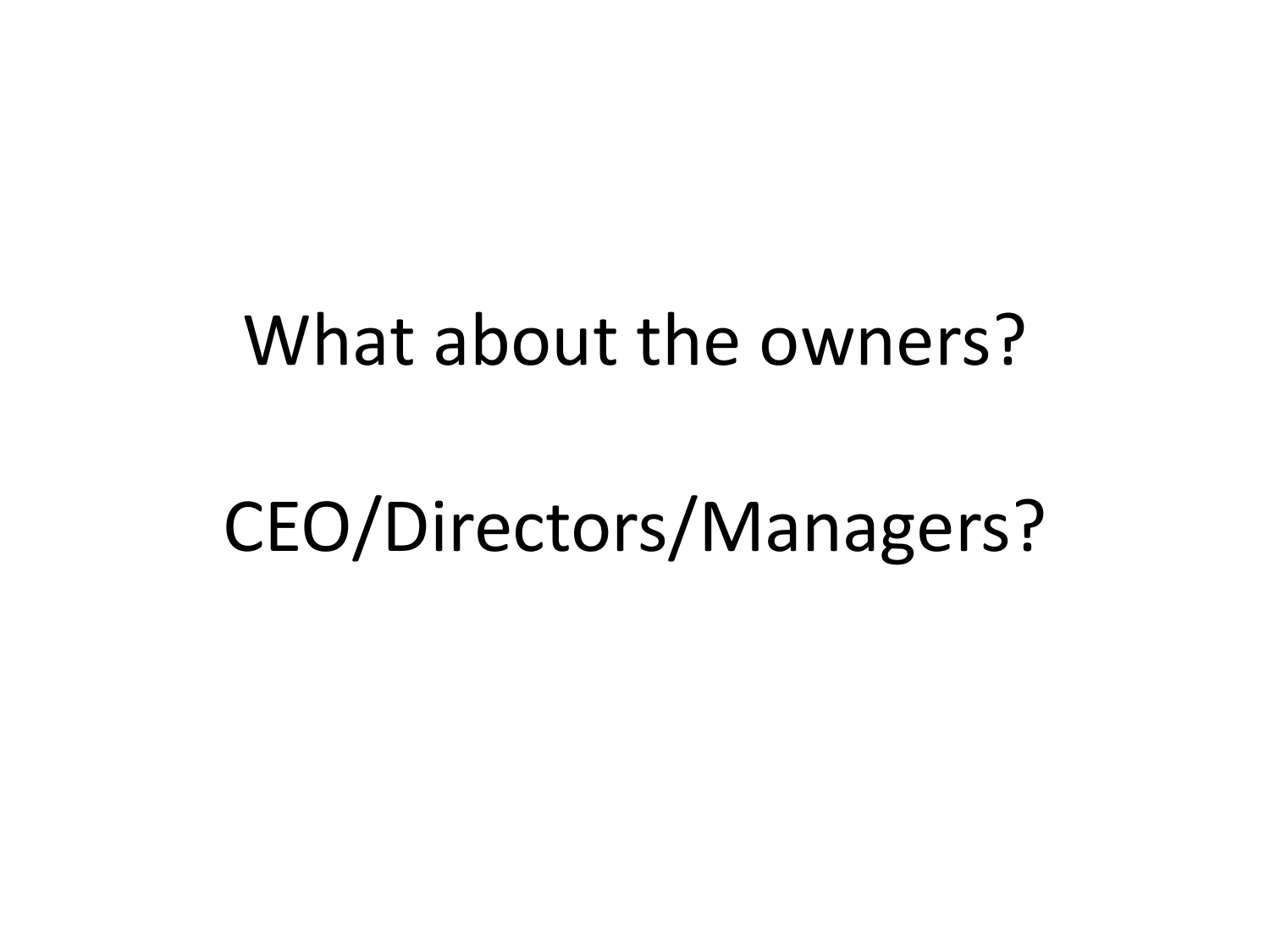### Management benefits?

- Control sales and marketing teams
- Review leads and opportunities
- Instant reporting workflow creations
- Internet based access OR onsite
- Communicate with the team
- Ensure teams are following up
- Beat the competition

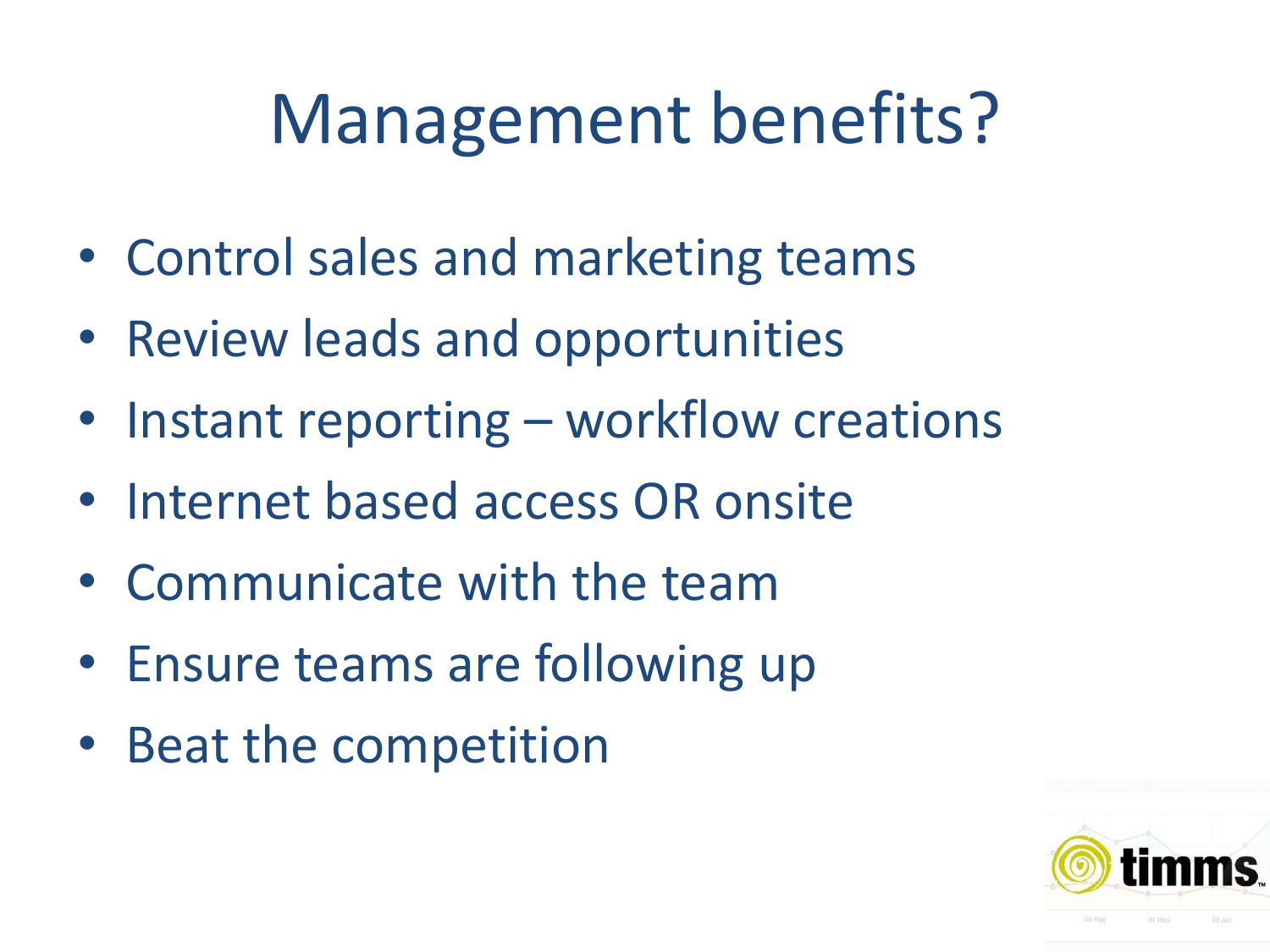## OWN YOUR DATA AND YOUR CUSTOMERS!!!

## Extract the information from your team and protect that data

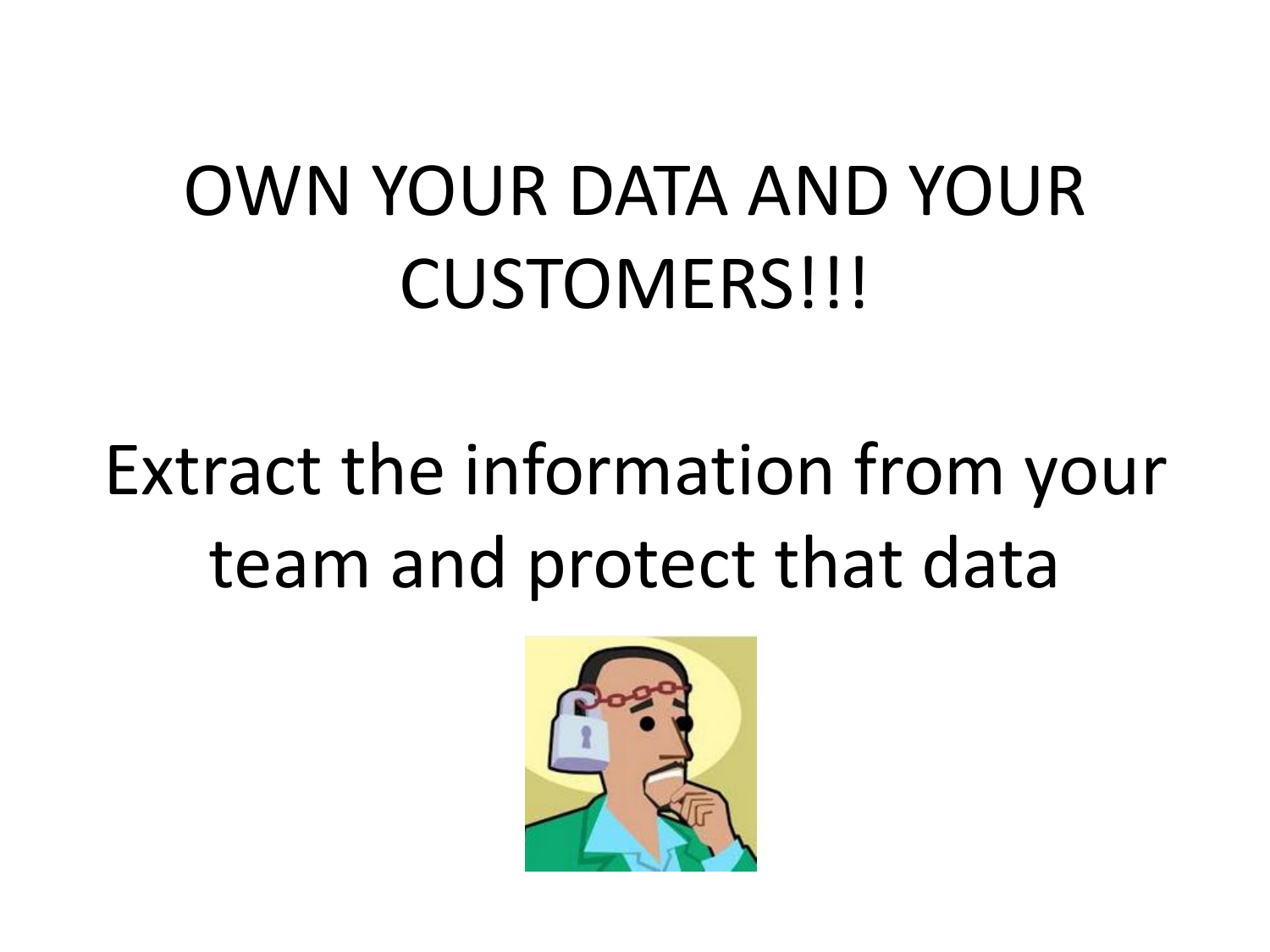# SUGARCRM RETAINS THE INFORMATION

- If a sales person leaves you keep all leads, quotes, and communication within one secure environment **– this alone could be worth hundreds of thousands of dollars!**
- You can "shift" clients to other team members
- New staff can easily review communication history and be in touch quickly
- Sales teams don't own the contact sheets or business cards – you have all of it under electronic security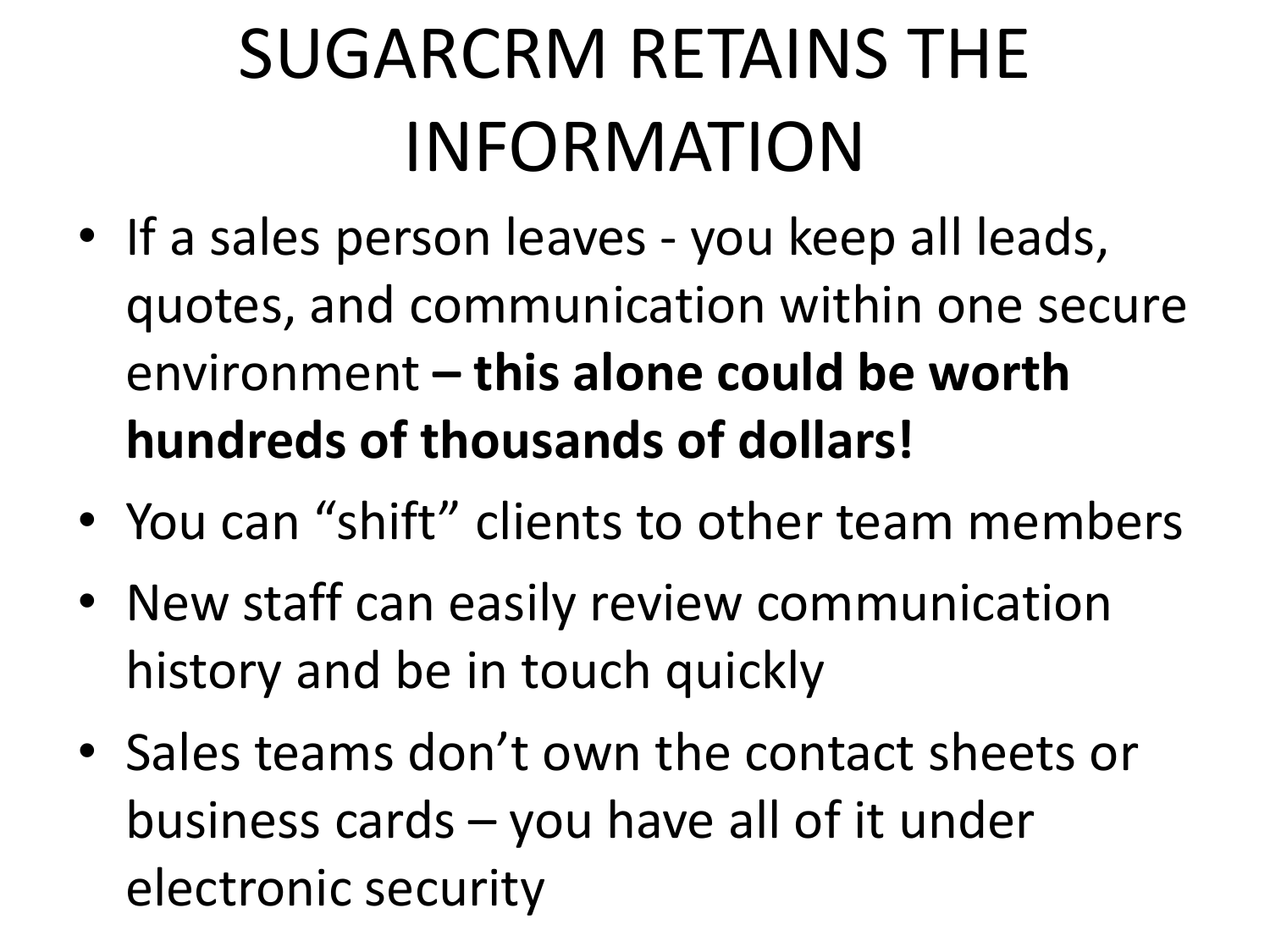# Management reporting / graphs (amazing report functions)



Easy to create Dashboards – marketing Managers and CEO's dream. Easiest of all CRM's dashboards to implement.

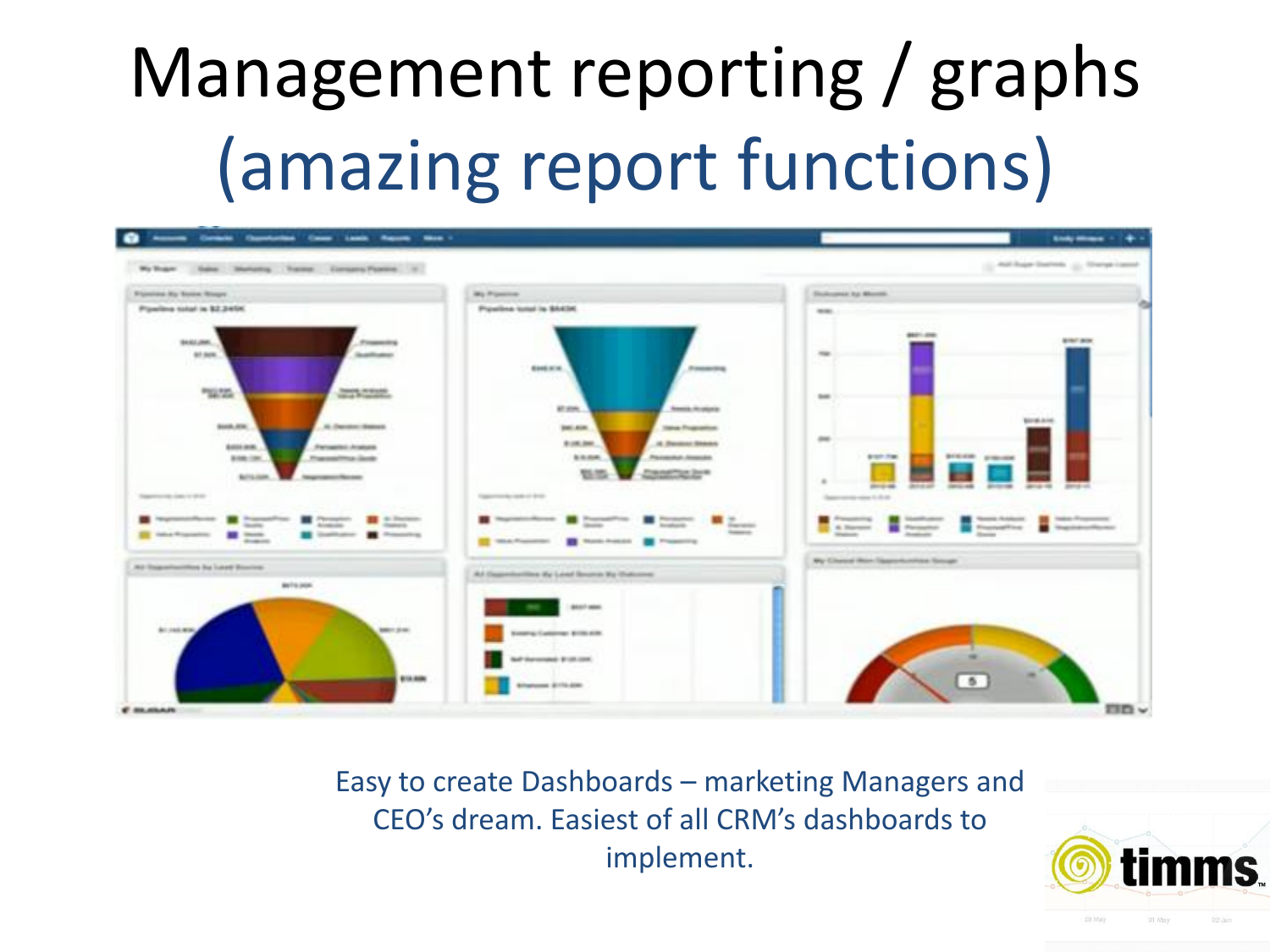#### What about an ROI?

#### **CRM RETURNS \$5.60 FOR EVERY DOLLAR SPENT**



Are you getting the most from your CRM investment?

So says a [recent study](http://nucleusresearch.com/research/notes-and-reports/crm-pays-back-5-dot-60-for-every-dollar-spent/) from Nucleus Research, based on a survey of 223 CRM decisions-makers. Interestingly, the study also found that mobile [access to CRM applications](http://www.cloudsherpas.com/services/custom-development/mobile-apps/) increased salespeople's productivity by 15% on average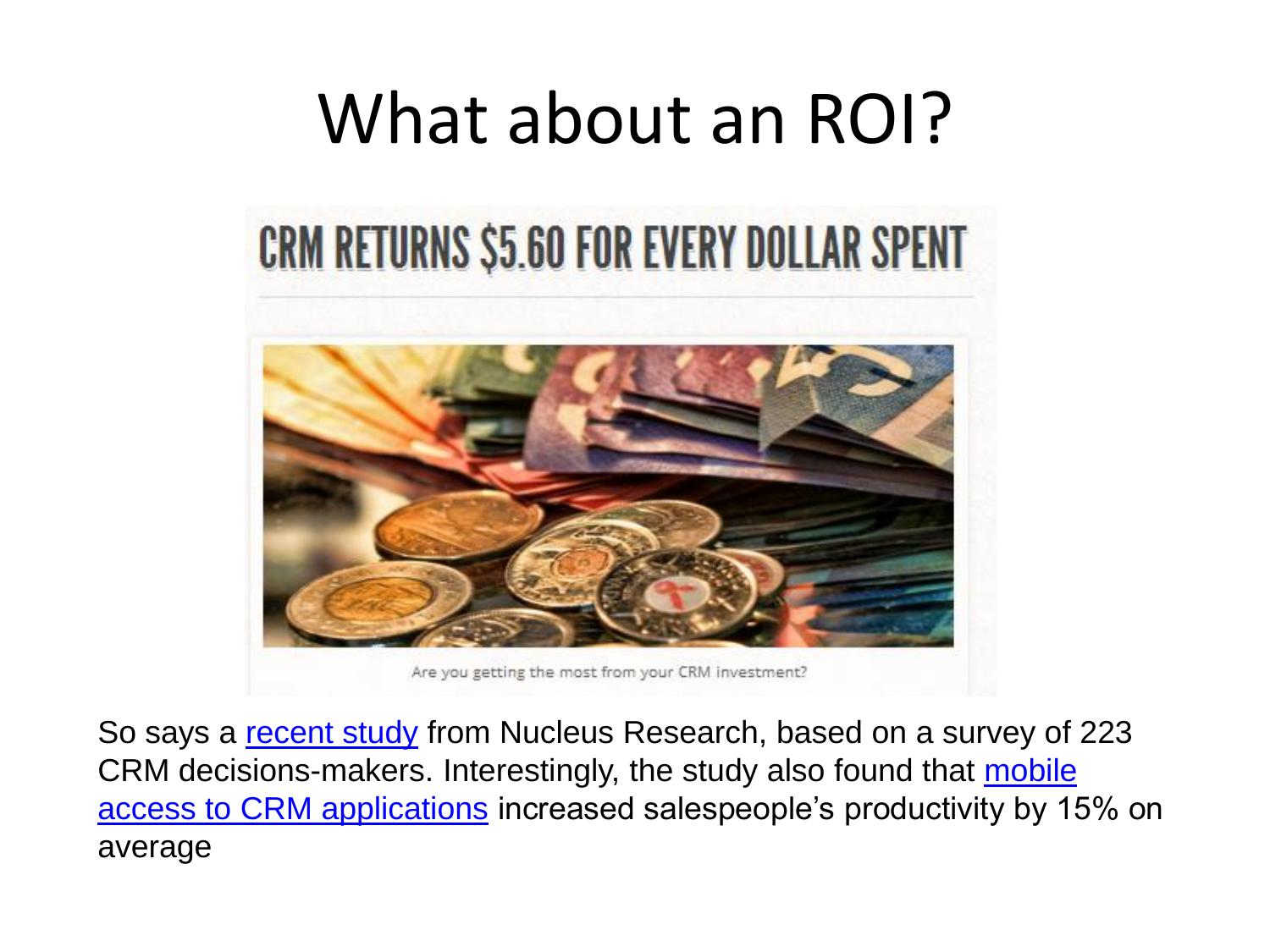## Microsoft study...

• An independent study revealed that CRM deployment delivers an average ROI of 243%\*

\*based on data gathered from the 2013 Nucleus Research Benchmark Study of 362 CRM decision-makers in the United States and Europe. Survey respondents included a variety of industries in organizations ranging from small and medium-sized businesses to Fortune 100 companies.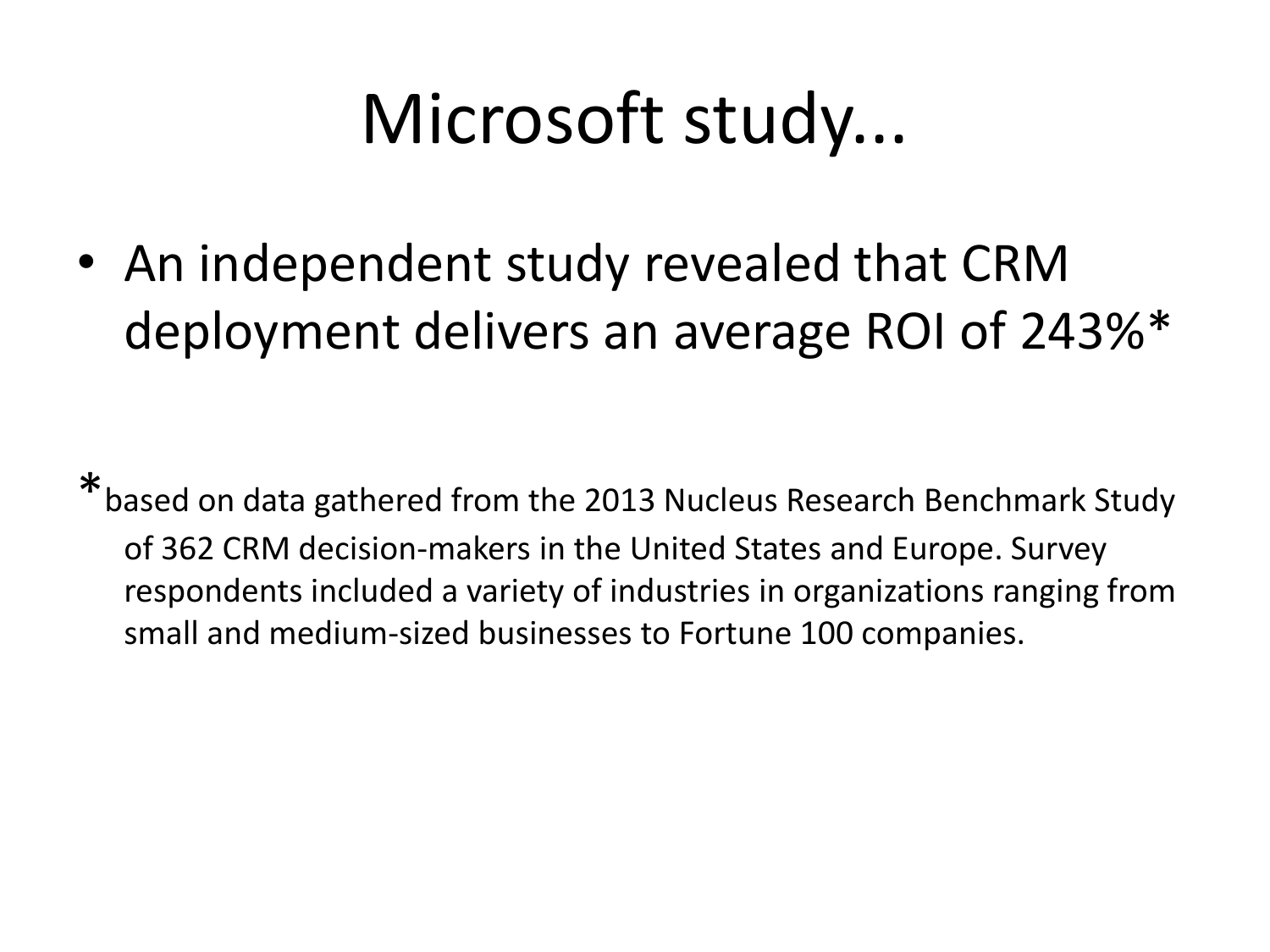## WHAT DATA WILL YOUR TEAM SEE WITHIN SUGAR FROM TIMMS ERP?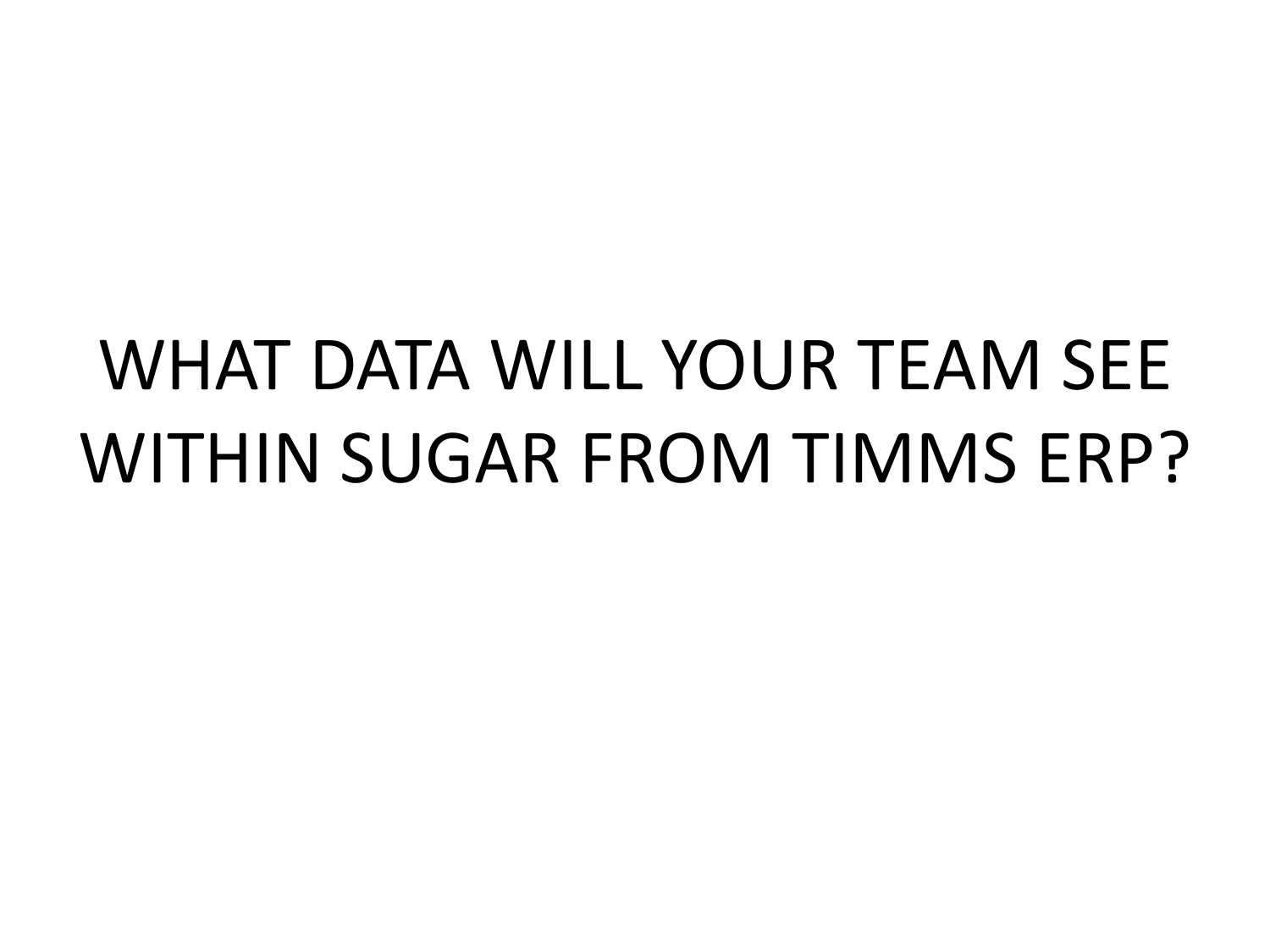Our new Connector allows access within SugarCRM to view

- **Customer profile**: complete visibility of customer profile and value
- **Sales history** : visualise customer monthly spending
- *Olnvoice:* view outstanding payments
- **Purchase / price history**: get full history of payments and search for pricing-specific conditions
- **Stock enquiry**: view and search available stock in different warehouses
- **Quote**: get ad hoc price, search and create full quotes, and send quotes to Admin team

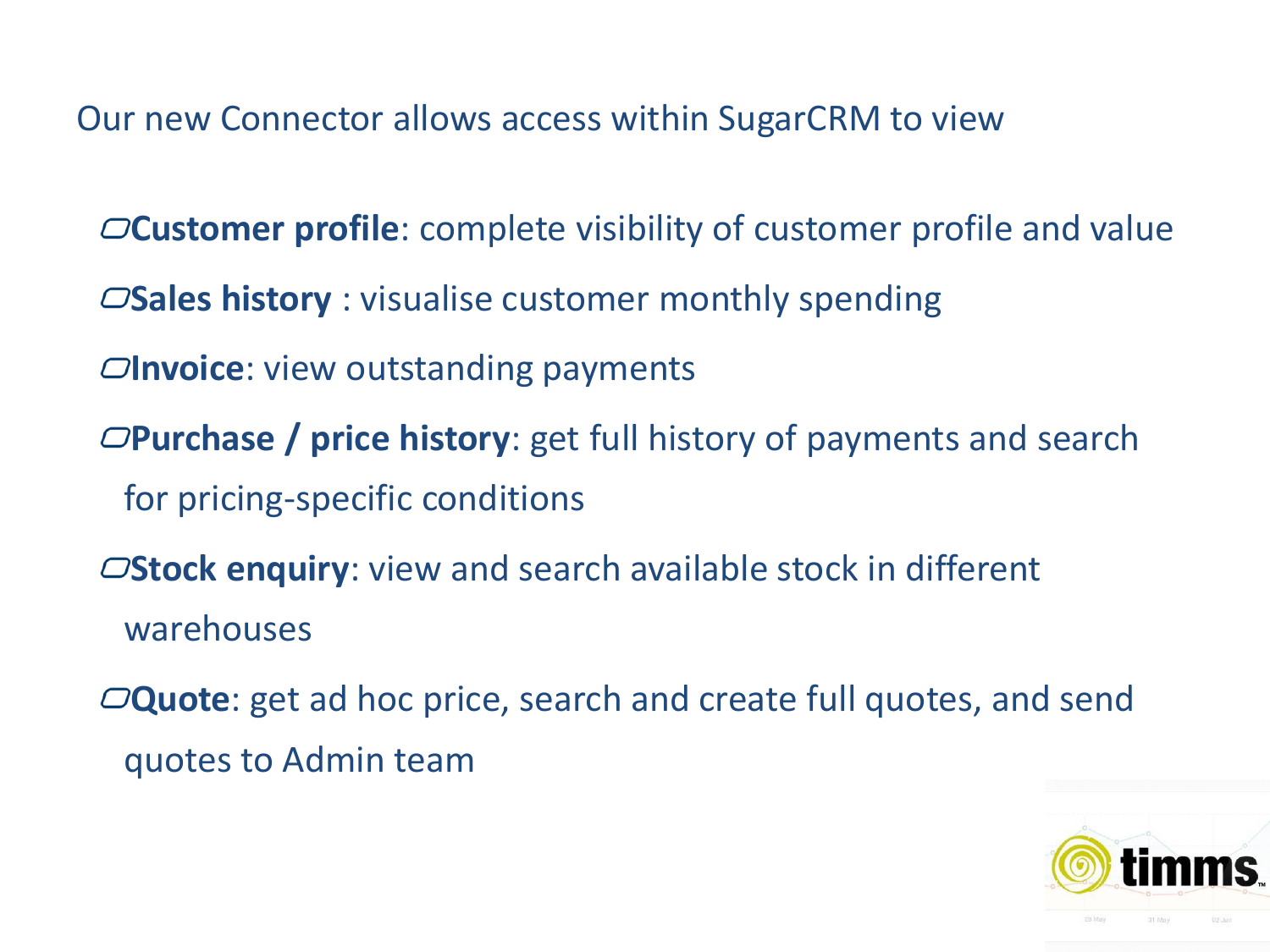#### View Sales , Price and purchase history of clients at your fingertips

| Accounts Contacts Stock Invoices Price History Quotes More |                                            |  |                            | Search |  | Disprax 1   |
|------------------------------------------------------------|--------------------------------------------|--|----------------------------|--------|--|-------------|
| Edit $ \nabla$                                             |                                            |  |                            |        |  | $(1$ of $9$ |
| Overview<br><b>Customer Information</b>                    | <b>Aged Totals</b><br><b>Sales History</b> |  |                            |        |  |             |
| CurrentMonth: Oct-98                                       |                                            |  | Sales YTD: 6,398           |        |  |             |
| Sales PYR: 31,676                                          |                                            |  | 12 Months Sales: 38,074.05 |        |  |             |
| 12 Months Gross Profit: 21,266.85                          |                                            |  | 12 Months GP%: 55.85       |        |  |             |

#### **A Sales History**

| Select<br>$\overline{\mathbf{v}}$ |                              |                         |                                |                                  | $R \times (2)$ (1 - 12 of 12) |
|-----------------------------------|------------------------------|-------------------------|--------------------------------|----------------------------------|-------------------------------|
| Sales Date $\Rightarrow$          | Month/Year $\Leftrightarrow$ | Sales $\Leftrightarrow$ | Gross Profit $\Leftrightarrow$ | Gross Profit % $\Leftrightarrow$ |                               |
| 01/10/1998                        | October 1998                 | 2,797.16                | 1,797.98                       | 64.27                            | $\mathbb{R}^2$                |
| 01/09/1998                        | September 1998               | 870.80                  | 164.89                         | 18.93                            | $\mathbf{r}$                  |
| 01/08/1998                        | August 1998                  | 1,741.21                | 541.64                         | 31.10                            | $\frac{1}{2}$                 |
| 01/07/1998                        | <b>July 1998</b>             | 988.63                  | 267.72                         | 27.07                            | $\mid$ re                     |
| 01/06/1998                        | <b>June 1998</b>             | 2,785.62                | 2,478.17                       | 88.96                            | $\frac{1}{2}$                 |
| 01/05/1998                        | May 1998                     | 2,425.49                | 1,102.41                       | 45.45                            | $\frac{1}{2}$                 |
| 01/04/1998                        | April 1998                   | 6,245.36                | 3,384.18                       | 54.18                            | $\mathbf{r}$                  |
| 01/03/1998                        | March 1998                   | 4,912.08                | 2,965.04                       | 60.36                            | $\mathbf{r}$                  |

\* Unify Price lists across the company, internally and offsite

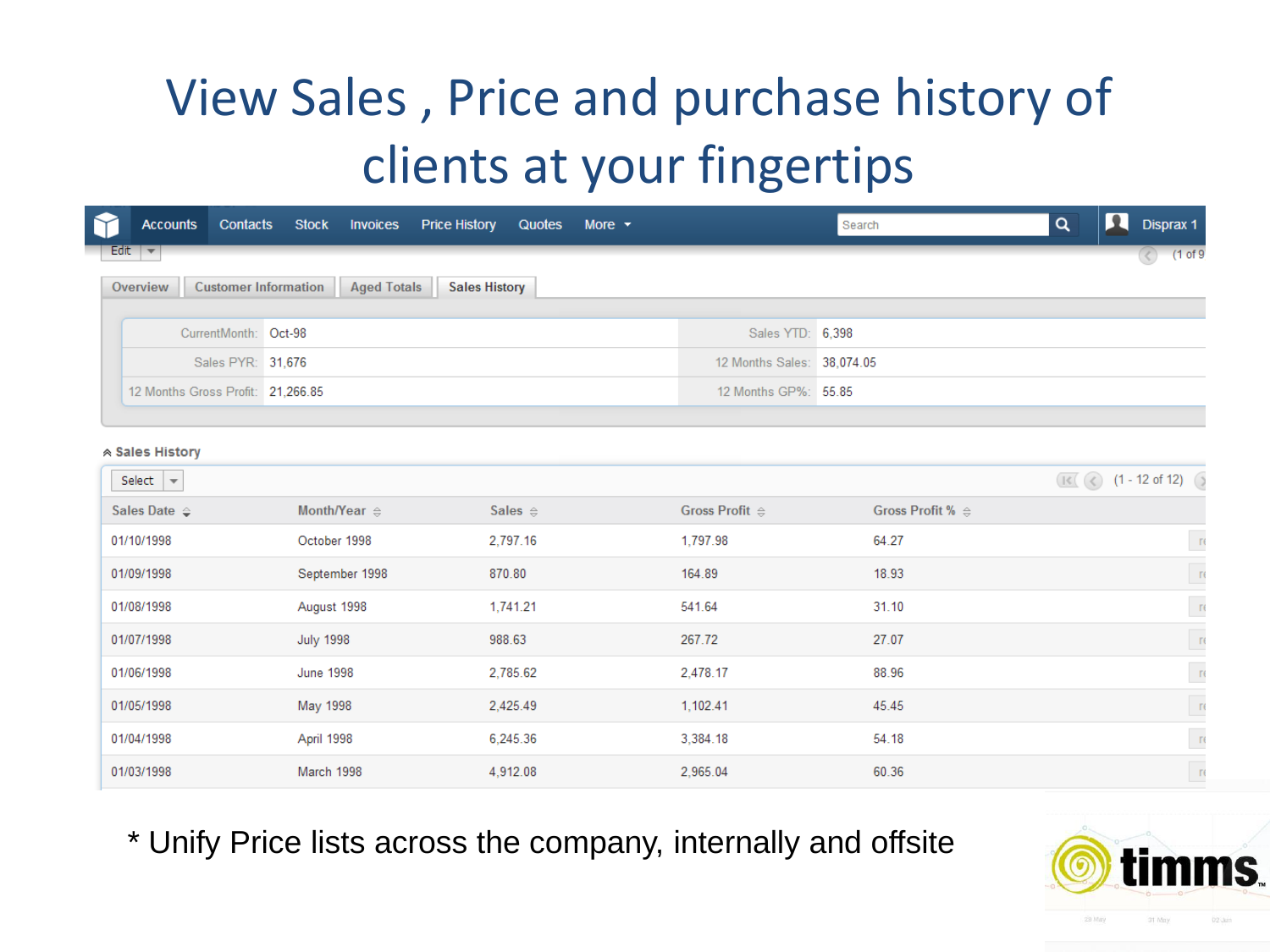#### View quick client invoice payment history….

|  |                                | Accounts Contacts Stock Invoices Price History Quotes More v |                          | Disprax 1<br>Search |
|--|--------------------------------|--------------------------------------------------------------|--------------------------|---------------------|
|  |                                | Name: Harrington Timber in L                                 | CustCode: HAR001         |                     |
|  | Sync to TIMMS: $\triangledown$ |                                                              | Website: http://         |                     |
|  | Office Phone: 123-456-789      |                                                              | Fax:                     |                     |
|  | Billing Address: 234 Bull Road | <b>自</b><br>Bulla 3456 VIC                                   | <b>Shipping Address:</b> |                     |
|  | Email Address: - none-         |                                                              |                          | Type: TIMMS         |

#### $★$  **Sales History**

#### $★$  **Price History**

#### **Alnvoices**

| Select<br>$\overline{\phantom{a}}$ |                                |                    |                         |                                   |                                  |                        | $\left(\frac{1}{\sqrt{2}}\right)$ (1 - 12 of 26) $\left(\frac{1}{2}\right)$ |
|------------------------------------|--------------------------------|--------------------|-------------------------|-----------------------------------|----------------------------------|------------------------|-----------------------------------------------------------------------------|
| DocumentID $\Leftrightarrow$       | Invoice Date $\Leftrightarrow$ | Type $\Rightarrow$ | Terms $\Leftrightarrow$ | Original Amount $\Leftrightarrow$ | Balance Amount $\Leftrightarrow$ | <b>Period</b> $\oplus$ |                                                                             |
| 500030                             | 30/03/1998                     |                    | Nett 30 Days            | 3.555.20                          | 3.555.20                         | 1998-03                | rer                                                                         |
| 500050                             | 30/11/1997                     |                    | Nett 30 Days            | 3,945.48                          | 3,945.48                         | 1997-11                | rer                                                                         |
| 500027                             | 30/04/1998                     |                    | Nett 30 Days            | 1.005.50                          | 1.005.50                         | 1998-04                | rer                                                                         |
| 500044                             | 31/01/1998                     |                    | Nett 30 Days            | 3.079.89                          | 3.079.89                         | 1998-01                | rer                                                                         |
| $7 - 1$                            | 11/04/2013                     | P                  | Nett 30 Days            | $-1,000.00$                       | 0.00                             | 1998-09                | rer                                                                         |
| 500007                             | 10/09/1998                     |                    | Nett 30 Days            | 45.00                             | 45.00                            | 1998-08                | rer                                                                         |

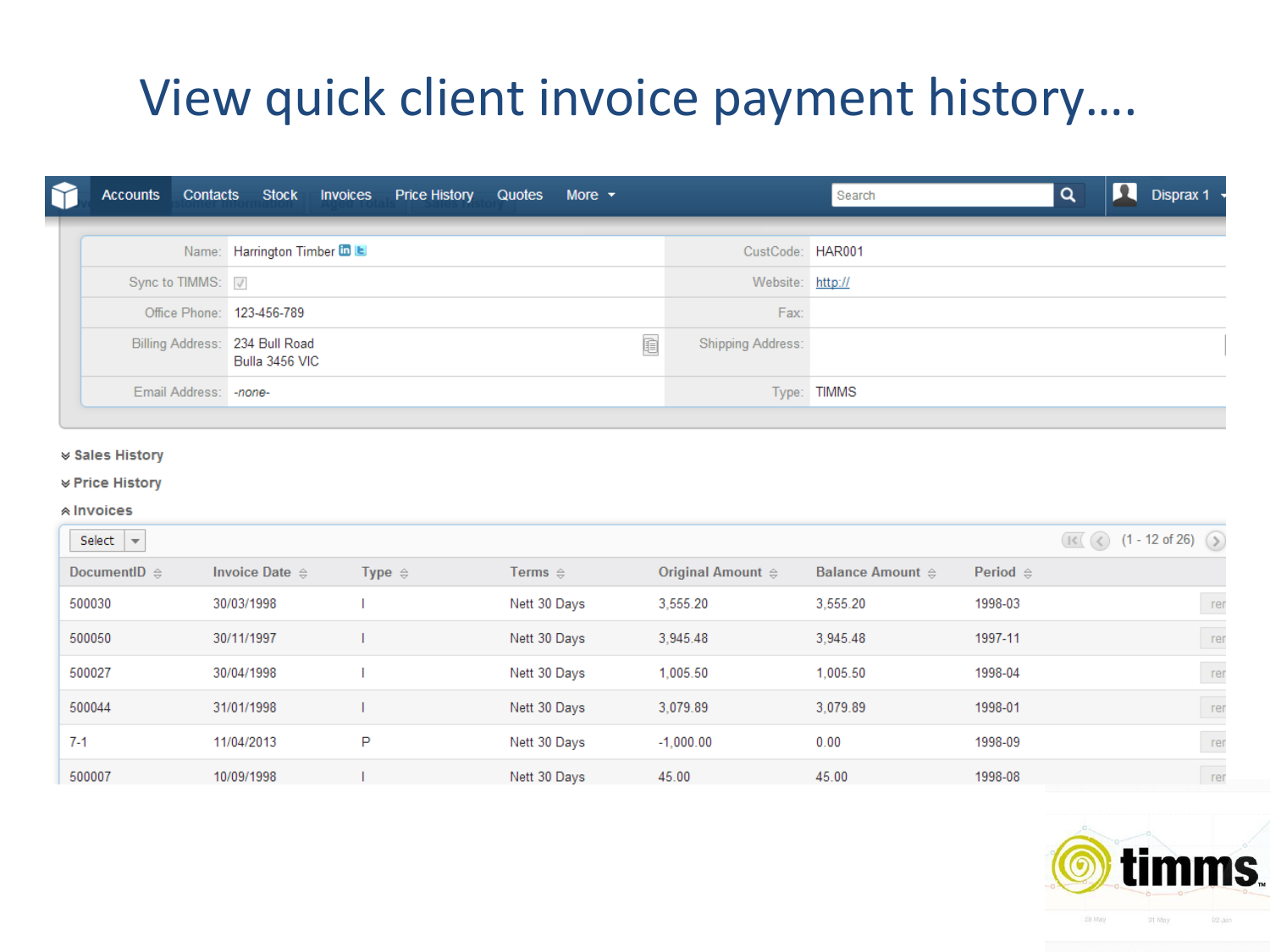#### Stock inquiries…search Multiple Warehouses, costs, stock on hand...all on one screen.

Search Stock

|                                           | Product Catalog RPFR100038                                                                  | $ \mathbf{r}  \times$               | Warehouse ID             | 31<br>22<br>3W<br>21<br>41<br>41<br>V5 |                                   | ┻<br>티<br>$\overline{\phantom{a}}$ |                     |                                                                                            | <b>Product Description</b> |                                 |           |                                        |           |
|-------------------------------------------|---------------------------------------------------------------------------------------------|-------------------------------------|--------------------------|----------------------------------------|-----------------------------------|------------------------------------|---------------------|--------------------------------------------------------------------------------------------|----------------------------|---------------------------------|-----------|----------------------------------------|-----------|
| My Favorites                              | $\Box$                                                                                      |                                     |                          |                                        |                                   |                                    |                     |                                                                                            |                            |                                 |           |                                        |           |
| <b><math>\angle</math> Layout Options</b> |                                                                                             |                                     | Save search as:          |                                        |                                   | Save                               |                     |                                                                                            |                            | Modify current search:          | Update    | Delete                                 |           |
| Search                                    | $\overline{\phantom{a}}$<br><b>Saved Searches</b><br><b>Basic Search</b><br>-none-<br>Clear |                                     |                          |                                        |                                   |                                    |                     |                                                                                            |                            |                                 |           |                                        |           |
| $\Box$                                    | Delete $\blacktriangledown$                                                                 |                                     |                          |                                        |                                   |                                    |                     |                                                                                            |                            |                                 |           | $(15)$ (1 - 20 of 37) $(5)$            |           |
|                                           | <b>Product Code</b><br>$\Rightarrow$                                                        | <b>Product Description</b> $\oplus$ | Warehouse<br>$ID \oplus$ | <b>Stocking</b><br>$UOM \quad \oplus$  | <b>Standard</b><br>Price $\oplus$ | <b>Alternate</b><br>UOM $\oplus$   | $Cost \quad \oplus$ | On<br>Hand<br>$\stackrel{\scriptscriptstyle\triangle}{\scriptscriptstyle\bigtriangledown}$ | $\Rightarrow$              | <b>Allocated Reserved</b><br>÷. | $\ominus$ | Ordered B/Ordered Availab<br>$\ominus$ | $\ominus$ |
| □ ☆                                       | RPFR100038                                                                                  | Radiata Pine Fr. 100X38             | 22                       | <b>LM</b>                              | 1.880                             | <b>CLM</b>                         | 1.4800              | 5.000                                                                                      | 0.000                      | 0.000                           | 0.000     | 0.000                                  | 5.000     |
| □ ☆                                       | RPFR100038                                                                                  | Radiata Pine Fr. 100X38             | 3W                       | <b>LM</b>                              | 1.880                             | <b>CLM</b>                         | .0000               | 0.000                                                                                      | 0.000                      | 0.000                           | 0.000     | 0.000                                  | 0.000     |
| □☆                                        | RPFR100038                                                                                  | Radiata Pine Fr. 100X38             | 31                       | LM                                     | 1.880                             | <b>CLM</b>                         | 1.3900              | 12.000                                                                                     | 2.000                      | 0.000                           | 0.000     | 0.000                                  | 10.000    |
| □ ☆                                       | RPFR100038                                                                                  | Radiata Pine Fr. 100X38             | 21                       | LM                                     | 1.880                             | <b>CLM</b>                         | 1.3421              | 0.000                                                                                      | 0.000                      | 0.000                           | 3.000     | 0.000                                  | 0.000     |
| □ ☆                                       | RPFR100038                                                                                  | Radiata Pine Fr. 100X38             | 41                       | LM                                     | 1.880                             | <b>CLM</b>                         | 1.4200              | 11.000                                                                                     | 0.000                      | 0.000                           | 0.000     | 0.000                                  | 11.000    |
| $\Box$                                    | RPFR10003824                                                                                | Radiata Pine Fr. 100X38             | 22                       | 1M                                     | 5.000                             | CLM.                               | 4.5000              | 0.000                                                                                      | 0.000                      | 0.000                           | 0.000     | 0.000                                  | 0.000     |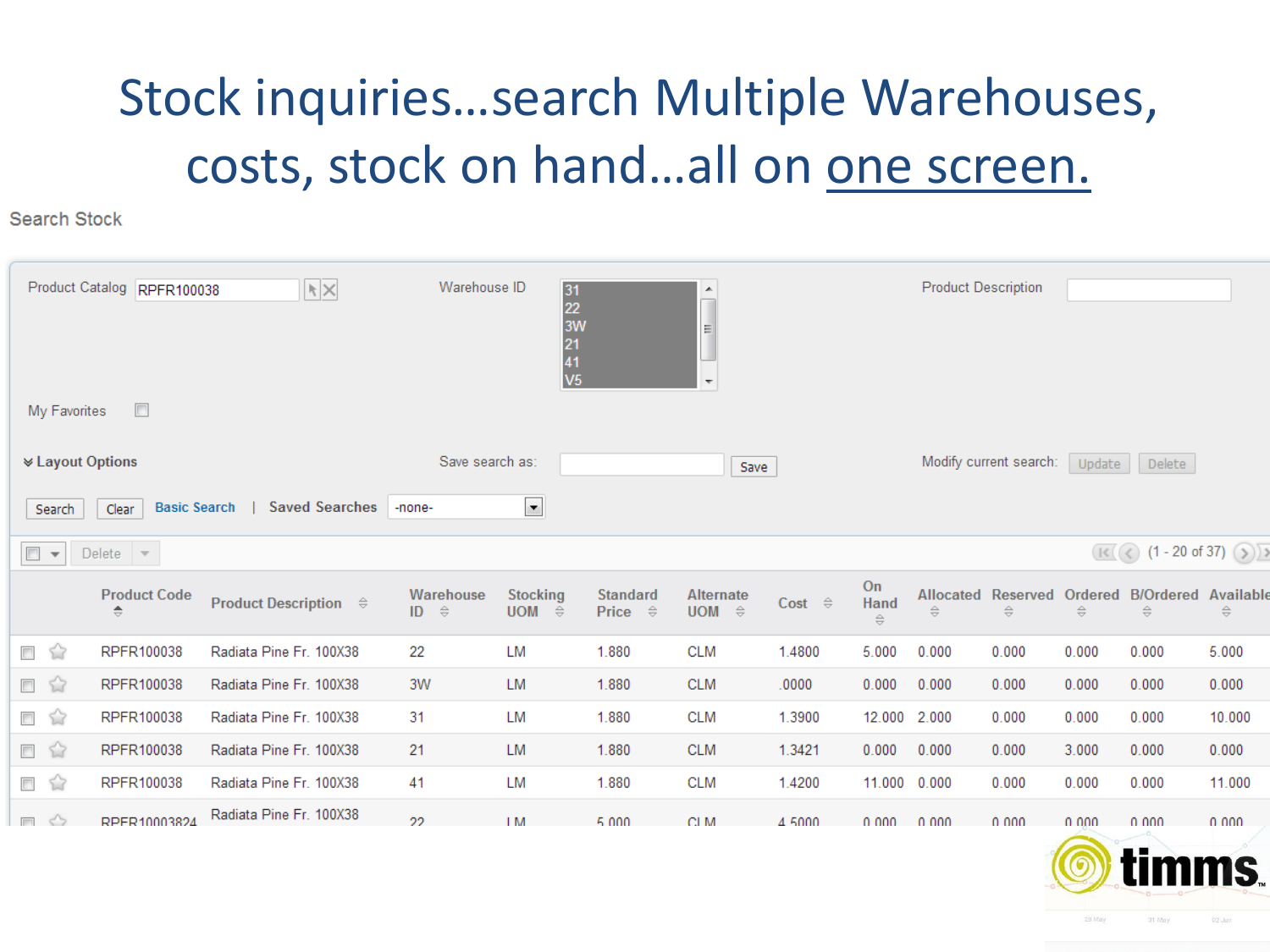### SugarCRM's predictive search



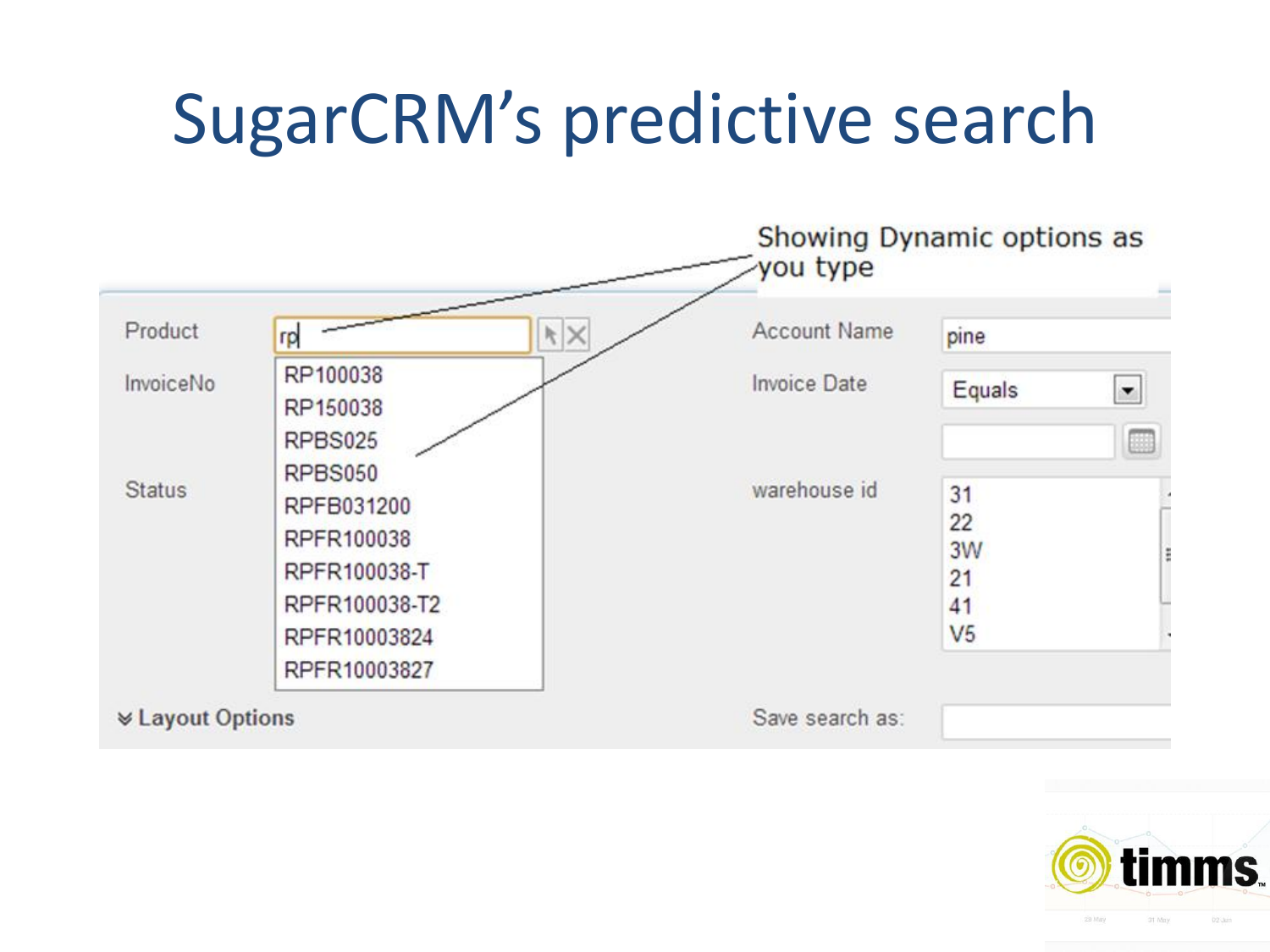#### Speed. Reputation of the fastest CRM on the Planet